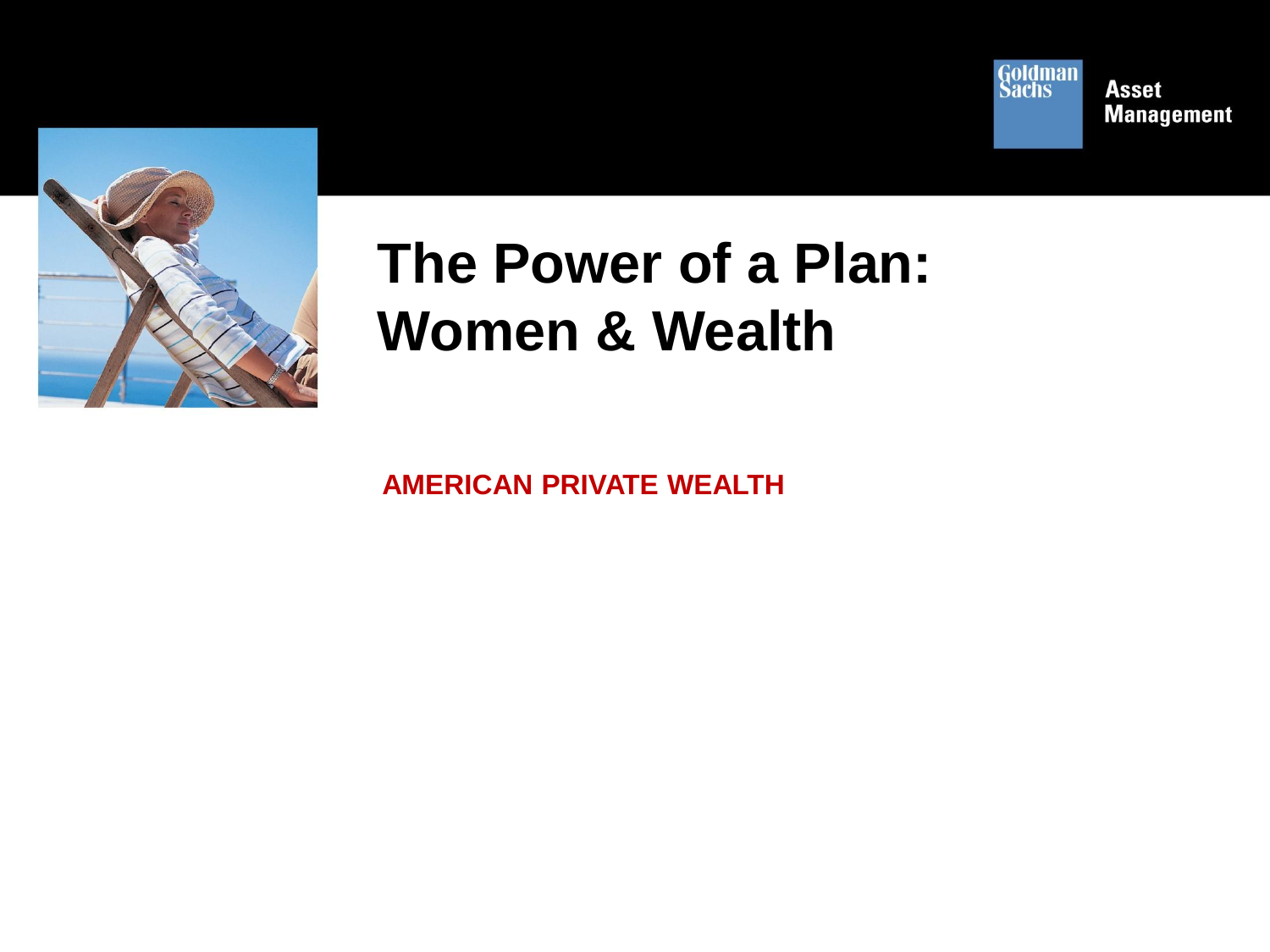

# **As signs of a global recovery surface, some risks remain**

## **Economists, Consumers, and Companies Brim with Optimism for**

**2011** Jan. 6 – An extension of the Bush-Era tax cuts and a spate of positive economic data boosted sentiment for the US in 2011 among economists, consumers and companies.

## **Growth Markets to Lead Global Recovery – Though China May Be a Roadblock**

Jan. 2 – Economists and investors agree that growth markets, such as Brazil and India, may lead the global economic recovery in 2011, though buoyant level of Chinese monetary growth and inflation pushing above 5 percent could prove to be a stumbling stone.

**Unemployment Rate Hints at Jobless Recovery**

## **US Stocks Rise to Two-Year High**

Jan. 5 – The S&P500 Index started the new year with a bang reaching a new two-year high on investors hope for a stronger global recovery.

### **Trouncing of Treasuries May Have Been Overdone**

Jan. 3 – Despite the abuse bonds received in the fourth quarter, a still-sluggish economy and the Federal Reserve's bond-buying program could keep yields relatively low for much of the new year.

### **Despite Positive Outlook, Risks Remain**

Jan. 7 – As markets rally on renewed optimism, plenty of risks still exist including a potential double-dip in housing, a worsening of the European sovereign credit crisis and concerns about the state of Municipal finance.

**With Recovery Potentially Accelerating,** 

**Is Inflation Just Around the Corner?** 

## **Can Commodities, Gold Continue Bullish Run as Global Economy Rebounds?**

Source: GSAM. Not published headlines and for illustrative purposes only.

**This material is provided for educational purposes only and should not be construed as investment advice or an offer or solicitation to buy or sell securities.** 1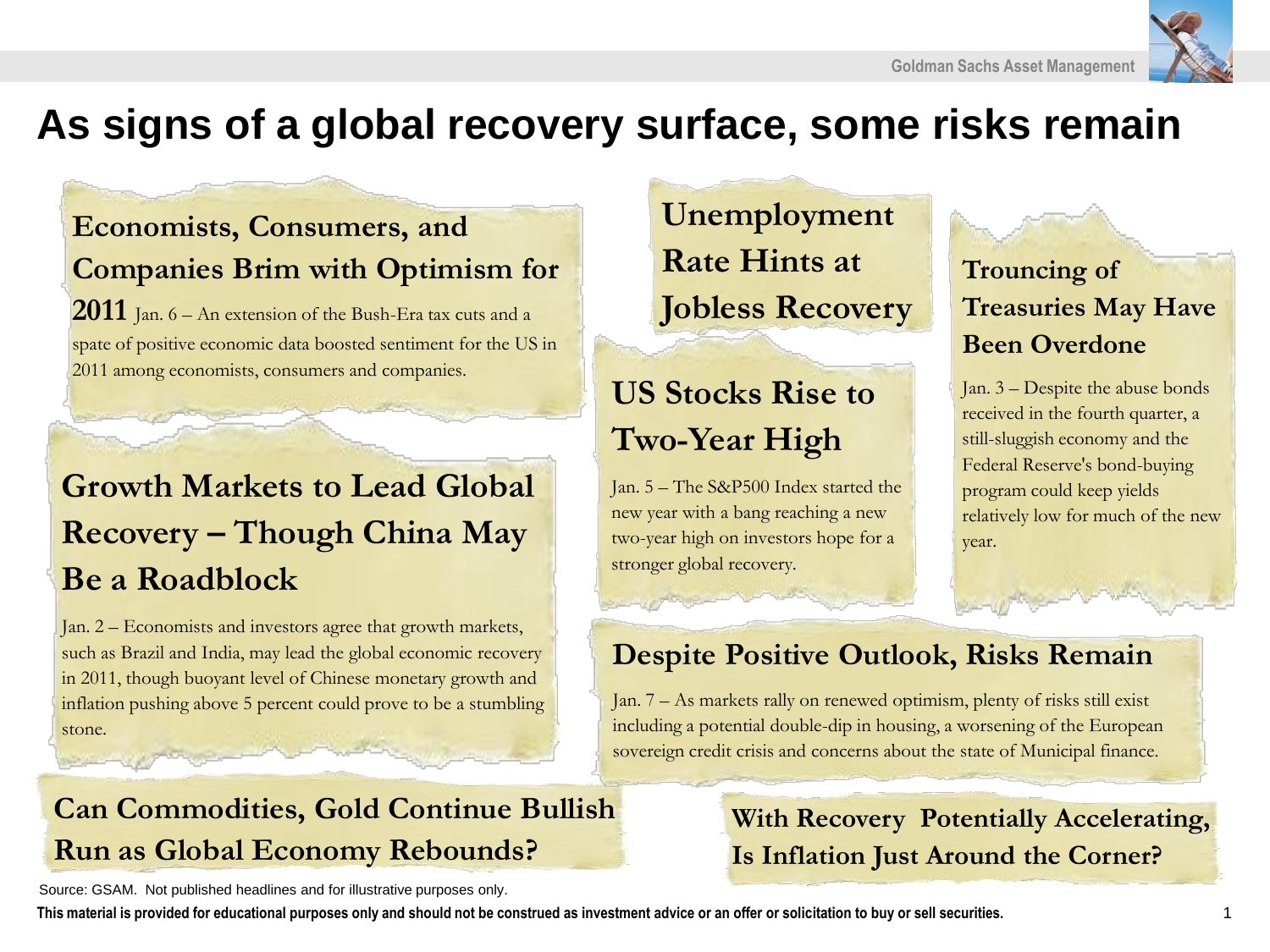

## **Test your knowledge**

out of 10 women end up managing their own finances at some point in their lives.<sup>1</sup>

- **2** The amount of money you can accumulate for your retirement nest egg in a tax-deferred retirement account versus a taxable account is generally: THE BENEFITS OF COMPOUNDING
	- a. More

**1**

- b. Less
- c. The Same
- **3** After the recent economic downturn,  $\frac{1}{2}$  % of women say they have confidence in their ability to protect their assets and be successful.<sup>2</sup>



This hypothetical example assumes annual investments of \$2,400 with an 8% annual return. The investor in the tax-deferred account will be subject to tax on contributions and any associated earnings - interest, dividends, and capital gains - upon withdrawal from the account The investor in the taxable account is in the 28% tax bracket. This example is not intended to represent any actual investment. The value of your investment and return may vary. The return on the taxable investment may be more favorable due to the lower maximum tax rates on long-term capital gains and qualified dividends, thereby reducing the difference in performance between the accounts shown.

Goldman Sachs does not provide accounting, tax, or legal advice. Notwithstanding anything in this document to the contrary, and except as required to enable compliance with applicable securities law, you may disclose to any person the US federal and state income tax treatment and tax structure of the transaction and all materials of any kind (including tax opinions and other tax analyses) that are provided to you relating to such tax treatment and tax structure, without Goldman Sachs imposing any limitation of any kind. Investors should be aware that a determination of the tax consequences to them should take into account their specific circumstances and that the tax law is subject to change in the future or retroactively and investors are strongly urged to consult with their own tax advisor regarding any potential strategy, investment or transaction.

<sup>1</sup> National Center for Women and Retirement Research, 2010

<sup>2</sup> Financial Experience & Behavior Among Women: 2010-2011 Prudential Research Study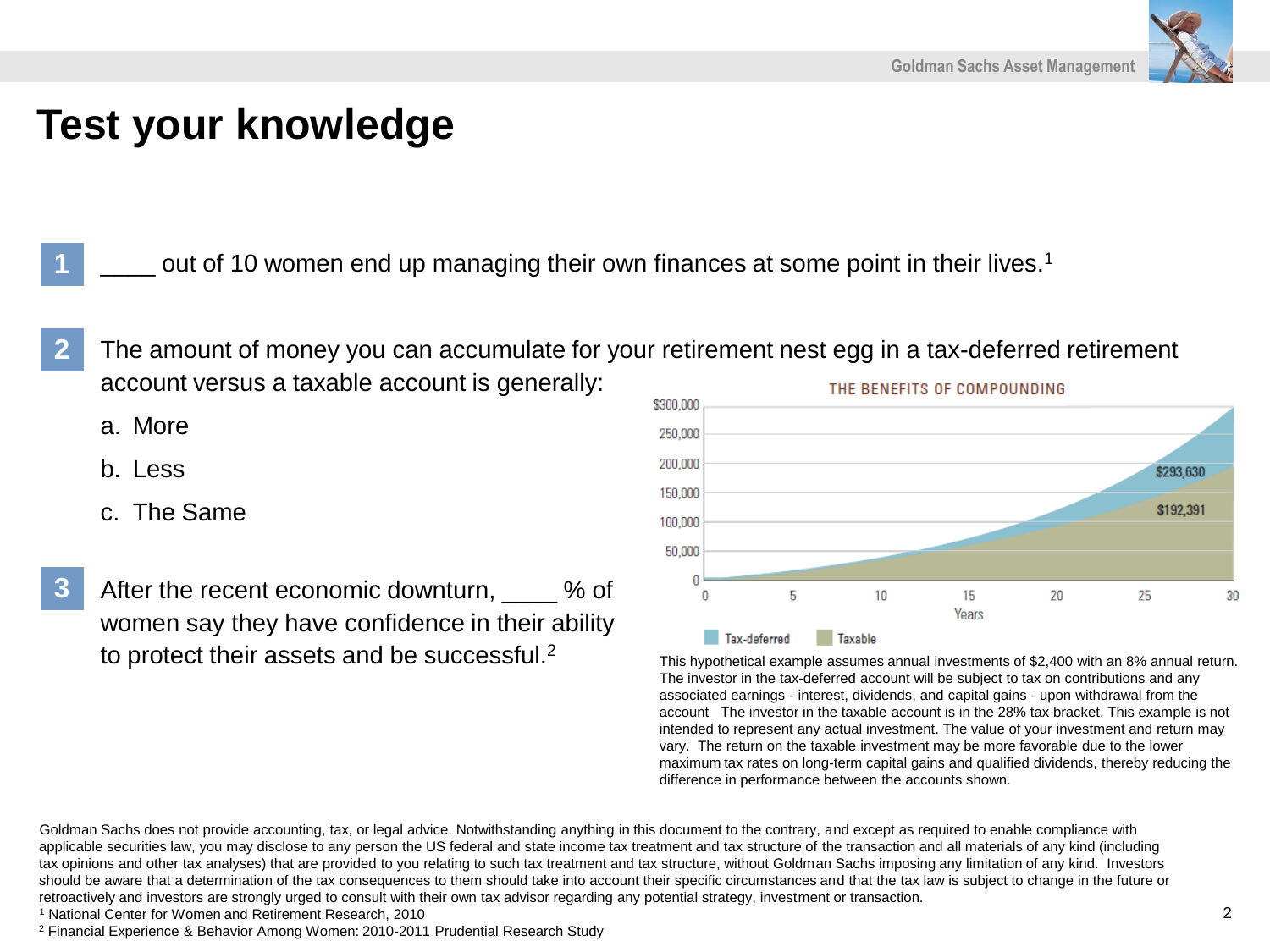

# **Empower yourself**

### **Women are expected to take on many different roles throughout their lifetimes.**

Whether you're a stay-at-home wife and mom, divorcee, grandmother, primary breadwinner, or some combination of all of these, it's important to stay on top of your finances.

- Have you recently lost the income of a spouse, or left the workforce for an extended period of time?
- Are you enjoying a higher income because of a recent promotion?
- Do you find yourself making many of the major purchasing decisions for your family?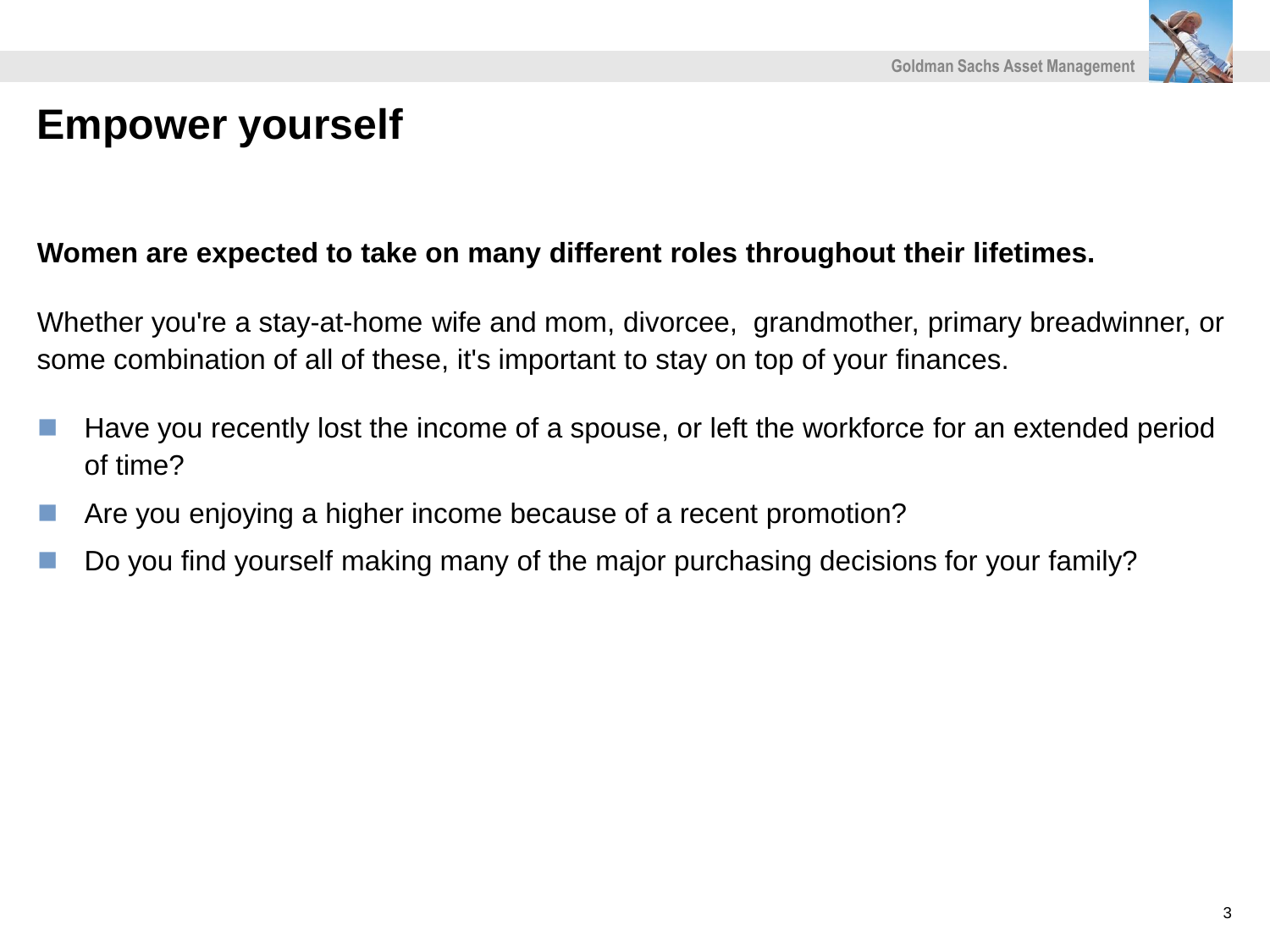

# **Three common challenges to women's financial freedom**

- Unpredictable life events **1**
- Economic realities and retirement planning hurdles **2**
- Fear of making a mistake **3**

**Your challenges may differ depending on your individual stage of life. Let's take a look at five different life stages and the specific challenges for each.**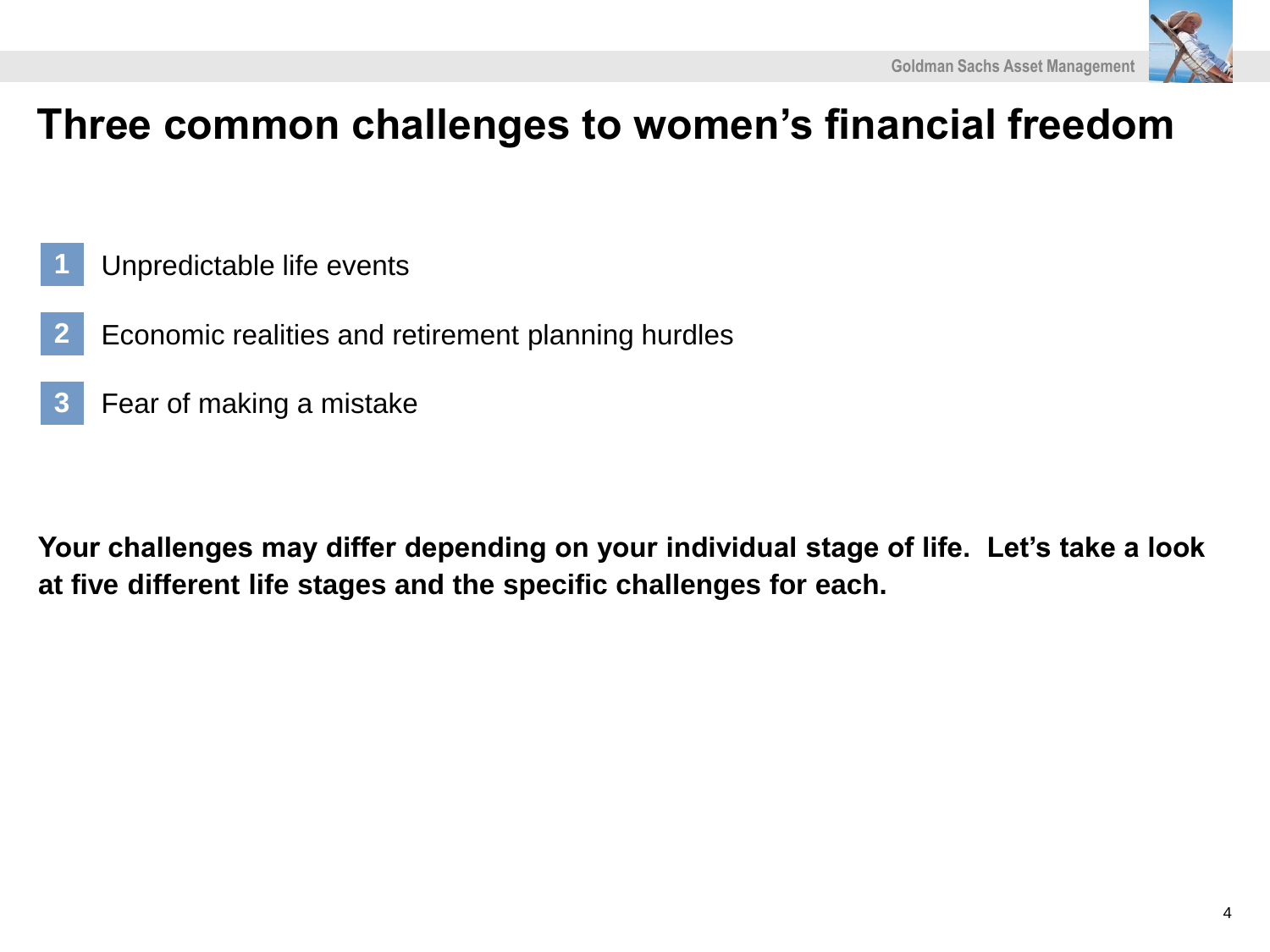

# **Five life changes and the challenges they bring**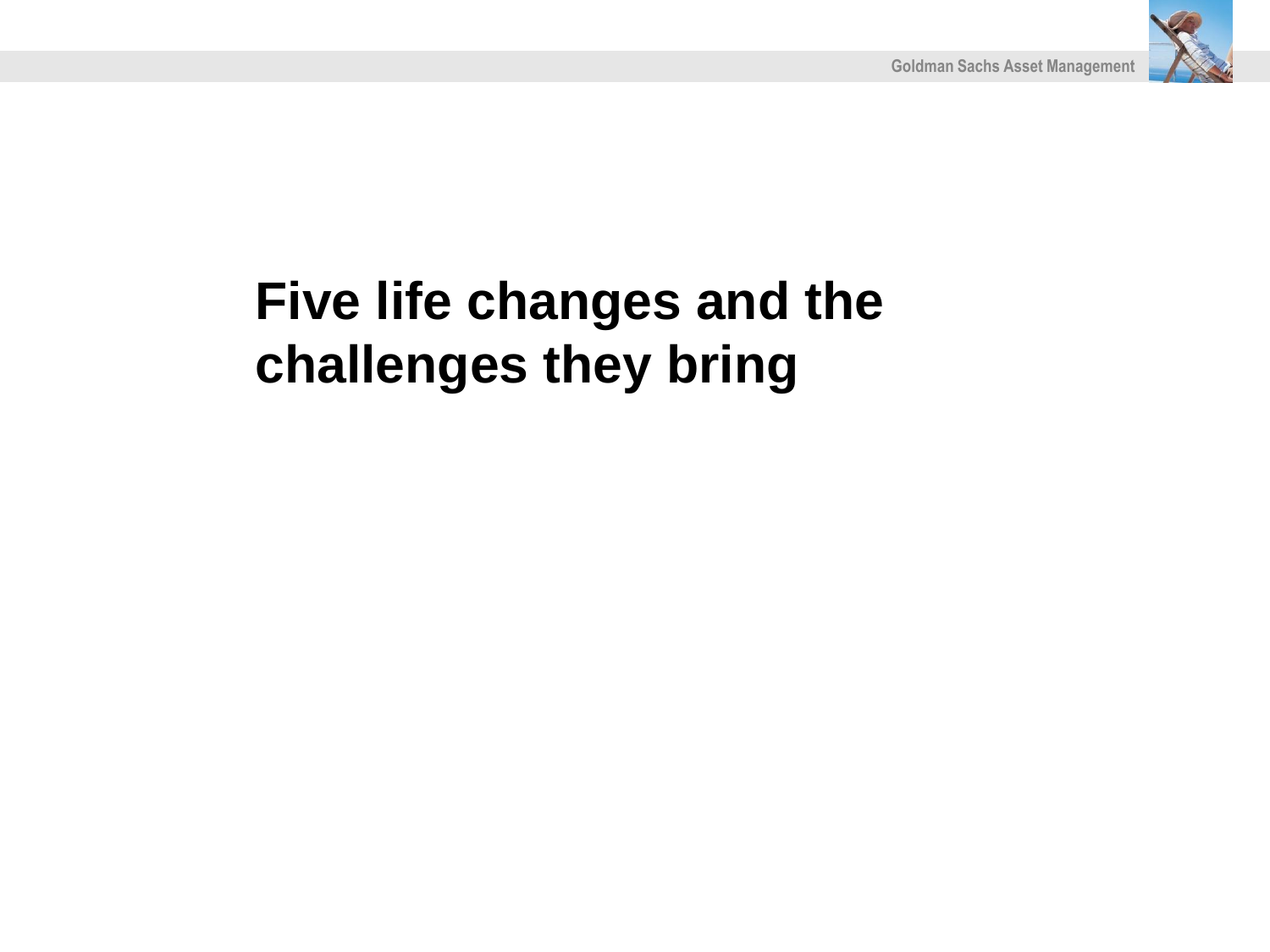

# **Career-oriented woman**

**Evolving presence in academia and the business world, creating significant future earning potential**

- In 2008, more women than men had a bachelor's degree or higher.<sup>1</sup> **1**
- Women are starting their own businesses nearly 10.1 million exist today. Women employ 13 million people and generate \$1.9 trillion in sales revenue.<sup>2</sup> **2**



### **THE CHALLENGE**

As women expand their portion of the workforce, now equally as educated as their male counterparts, it is increasingly important to develop a sound financial strategy for a growing income.

<sup>1</sup> U.S. Census Bureau, Current Population Survey, 2008 Annual Social and Economic Supplement, Educational Attainment in the United States: 2008, Released April 2009.

<sup>2</sup> Center For Women's Business Research, *The Overall Picture: Key Facts about Women-Owned Businesses,* 2008-2009.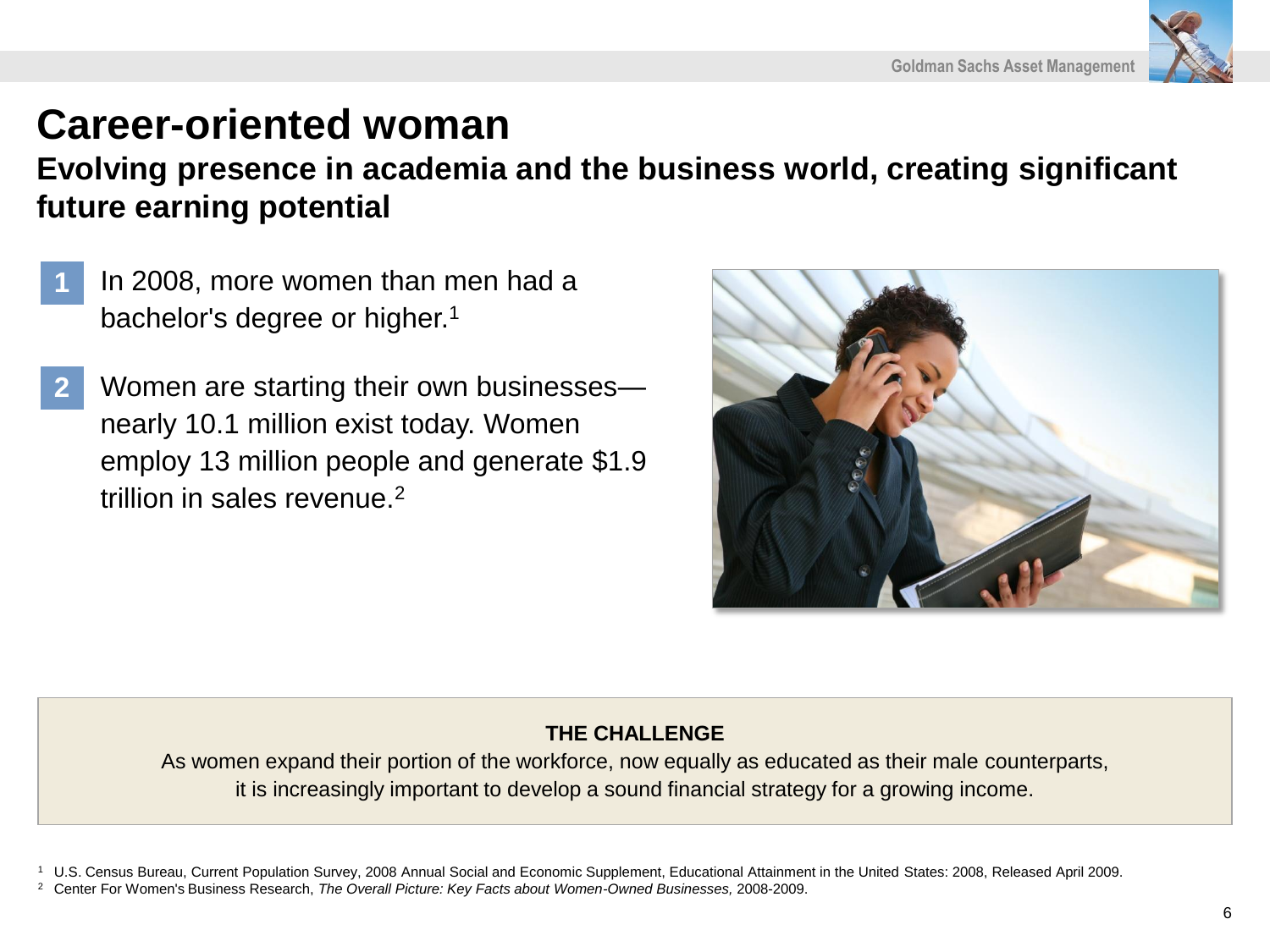

# **Stay-at-home mom**

**Taking time out of the workforce to raise a family, drastically impacting savings and retirement benefits**

- Some women decide to put careers on hold to raise children, which might span several months, or several years. **1**
- By spending time out of the workforce, women not only forgo their income, but may also lose certain retirement benefits, such as pension plans, or the ability to grow retirement savings by contributing to a 401(k) plan – on average women receive \$859 per month in Social Security vs. men who receive \$1137 per month.<sup>1</sup> **2**



### **THE CHALLENGE**

A stay-at-home mom should continue to consider her future retirement income needs, and plan for alternative means of saving for the future. Learn about financial products designed to provide predictable, sustainable retirement income.

<sup>1</sup> *Social Security Is Important to Women*, Social Security Online, October 2007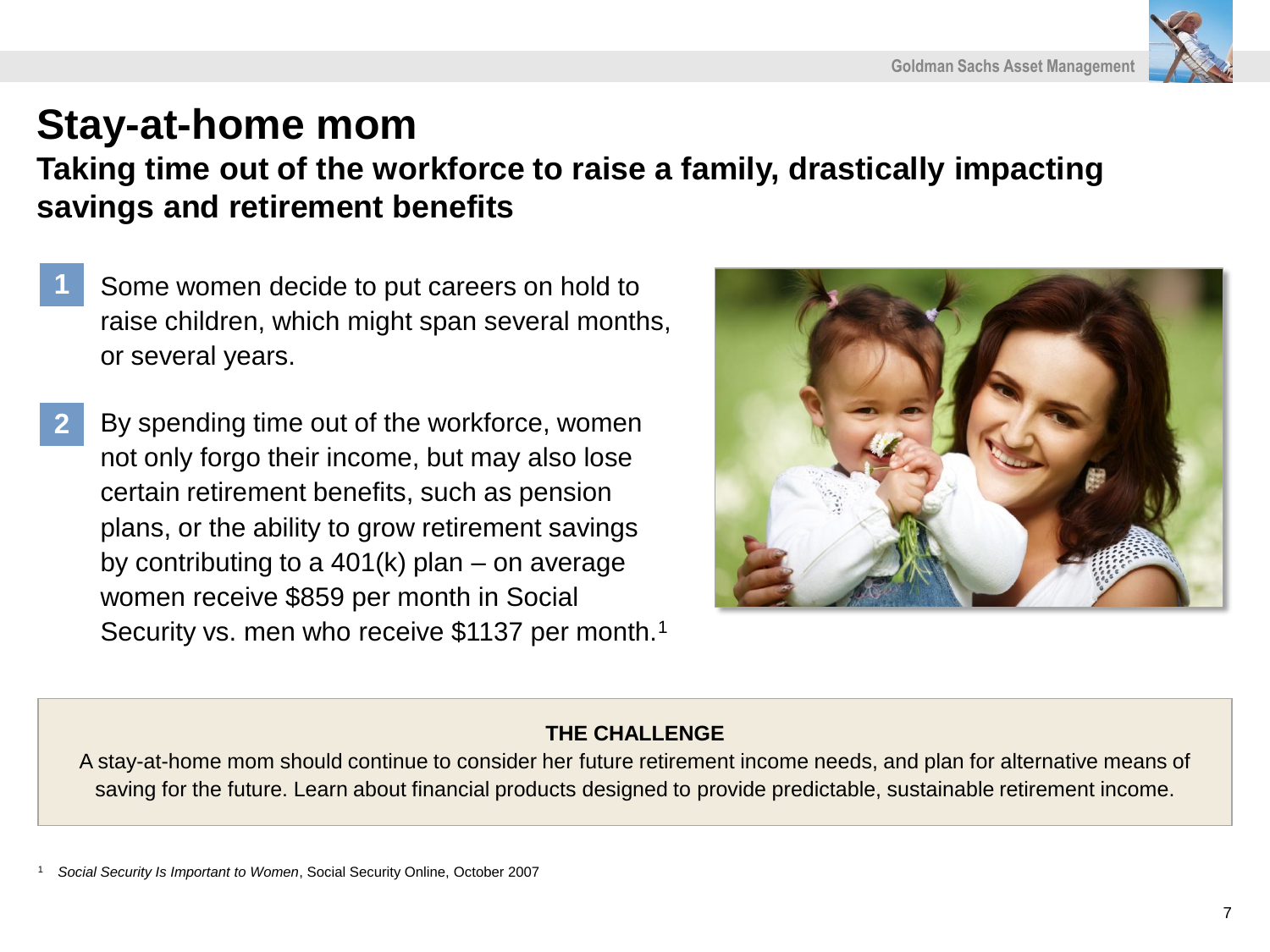

# **Financial decision-maker**

**Taking greater control from daily purchases to major investment decisions** 

- By 2010, women are expected to control one trillion dollars, or 60% of the country's wealth. Women have the purchasing power for 80% of all consumer goods, including computers and automobiles.<sup>1</sup> **1**
- Women also make 53% of household investment decisions.<sup>2</sup> Consequently, there is a good chance that you are the financial decision-maker in your home. **2**



### **THE CHALLENGE**

With great power comes great responsibility. If you are the financial head of your household, you will want to judiciously invest the family's money and help secure its future needs.

<sup>1</sup> Krotz. Joanna. Women power: How to market to 51% of Americans. 2009.

<sup>&</sup>lt;sup>2</sup> LeBourdais, Susan. Life and Health Advisor, The Invisible Prospect Emerges from the Shadows. February 2008.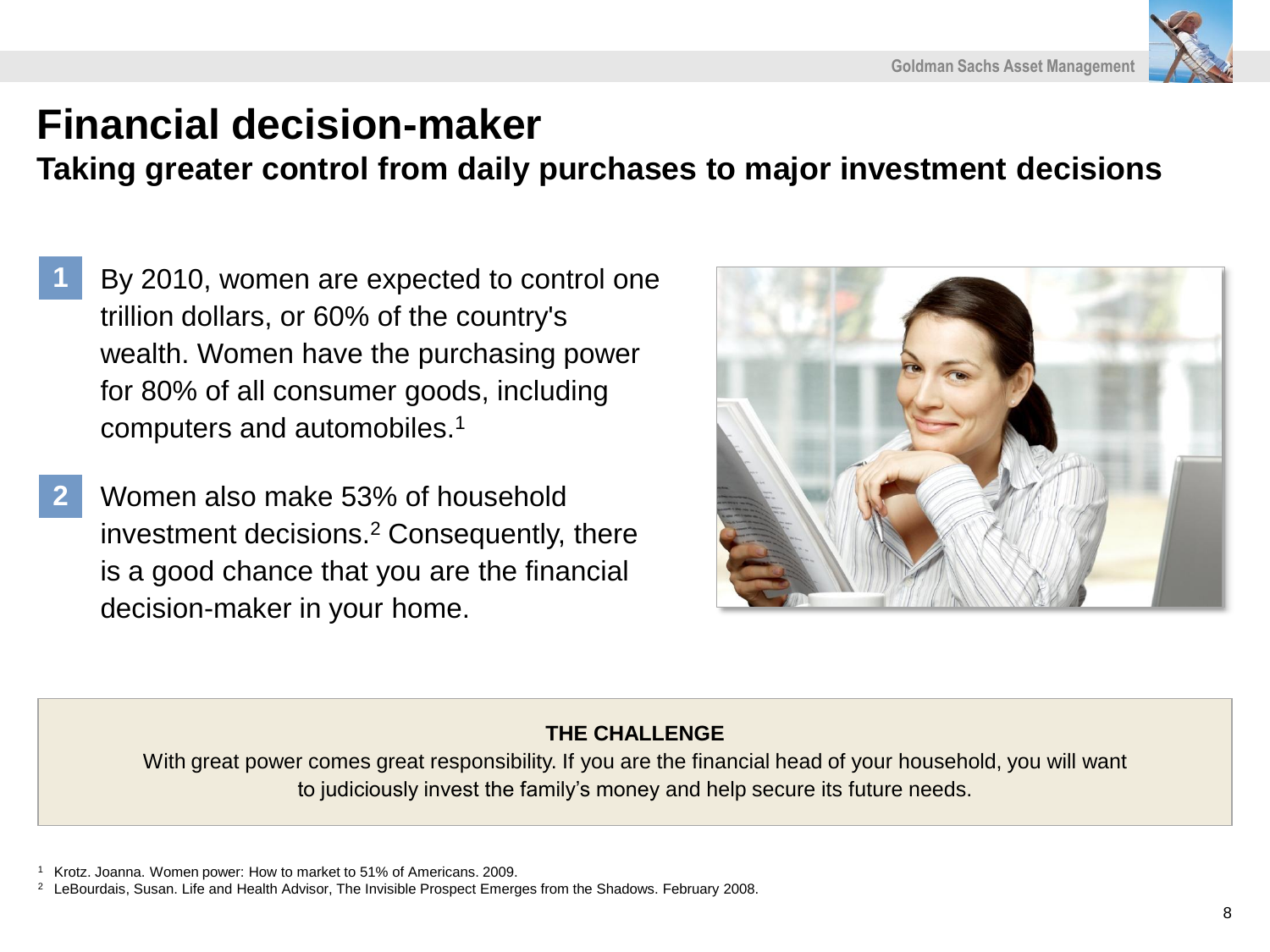

## **Divorcee**

## **Adjusting to a single-income household**

- It's a troubling fact: after a divorce, men tend to experience only a 10% decrease in income, while women are likely to experience as much as a 30% decline.<sup>1</sup> **1**
- Changing from a dual-income household to a single-income household, in addition to acquiring sole responsibility for your retirement income, and possibly children, will have weighty financial consequences. **2**



### **THE CHALLENGE**

A divorce is an emotional life event, but the impact that it has on your savings should be minimized. You will want to ensure stability for your future.

<sup>1</sup> *Tips for Women for Surviving Financially After Divorce* www.articlesbase.com, April 2008.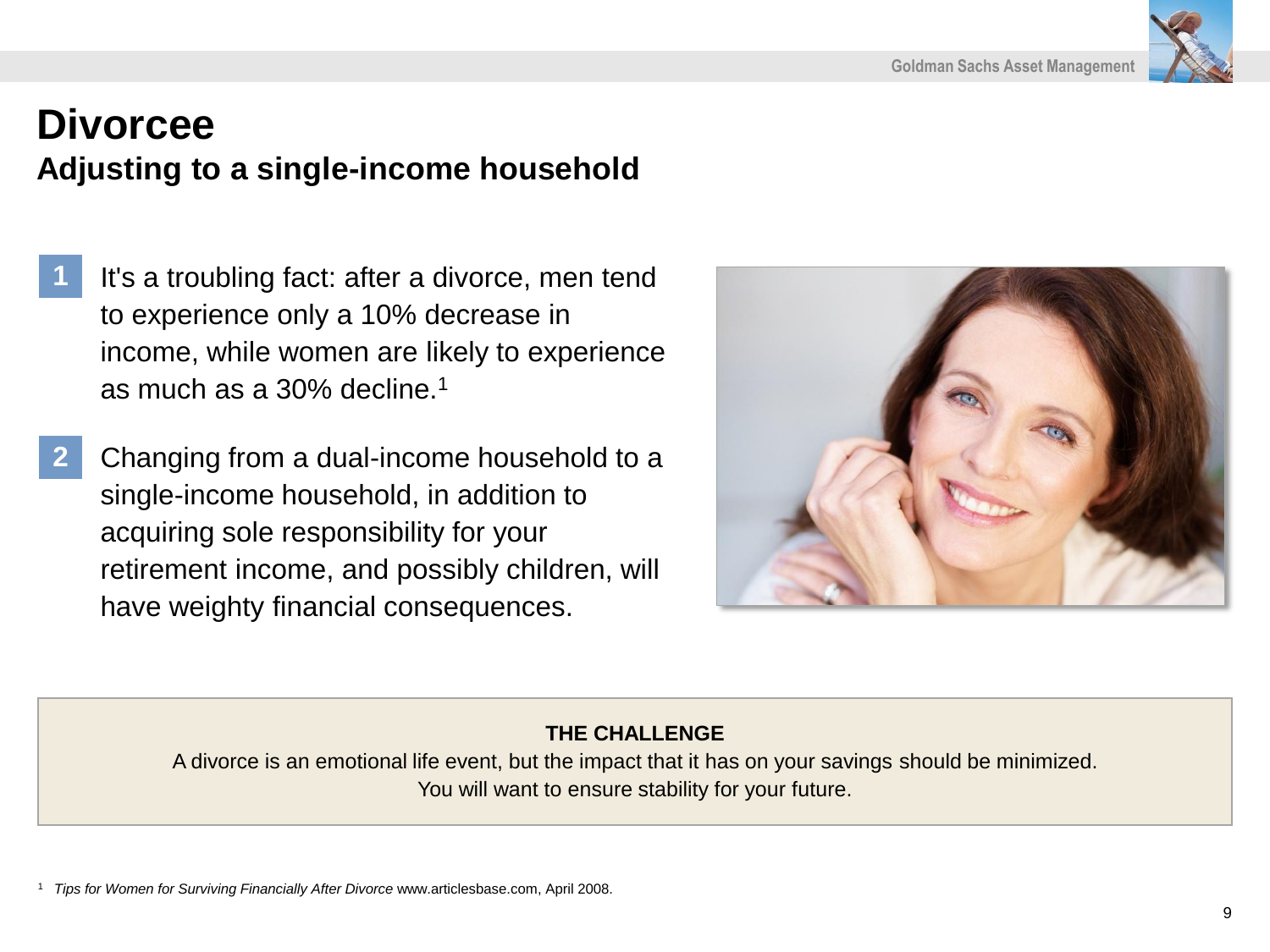### **Goldman Sachs Asset Management**

## **Sole provider Spending at least a portion of their lives with sole responsibility for their finances**

- Whether you are a long-time divorcee or never married, with no dependents or grown dependents… **1**
- 90% of women will have sole responsibility for their finances at some point in their lives.<sup>1</sup> In many cases, this is a direct result of the death of a spouse. Preparation is key. **2**



### **THE CHALLENGE**

A longer life also means a longer retirement. Woman should acknowledge that they may need to sustain their income after losing a spouse. Certain financial products are available that can help to create sustainable retirement income that can span both spouse's lives.

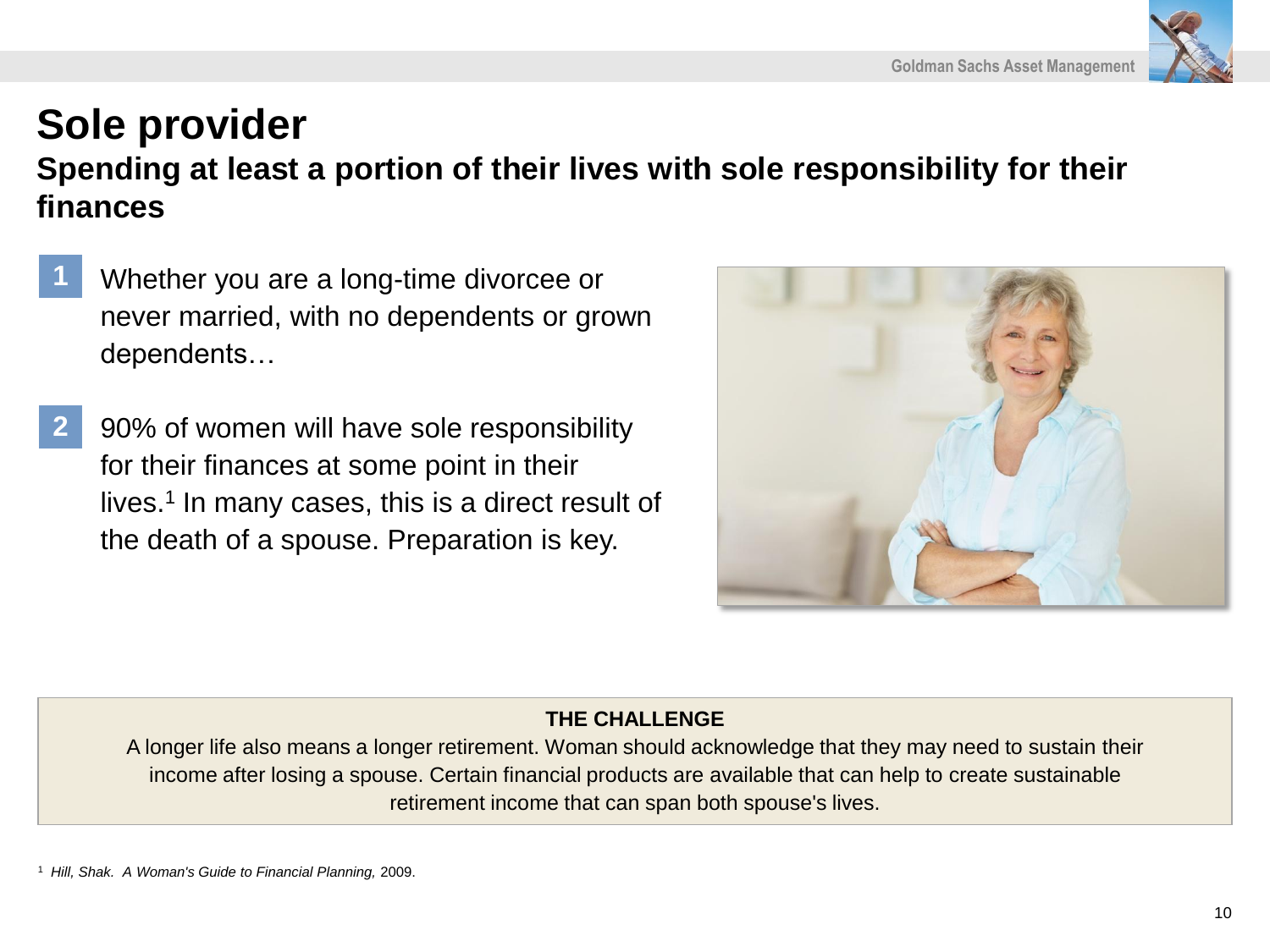

# **Ten steps to financial freedom**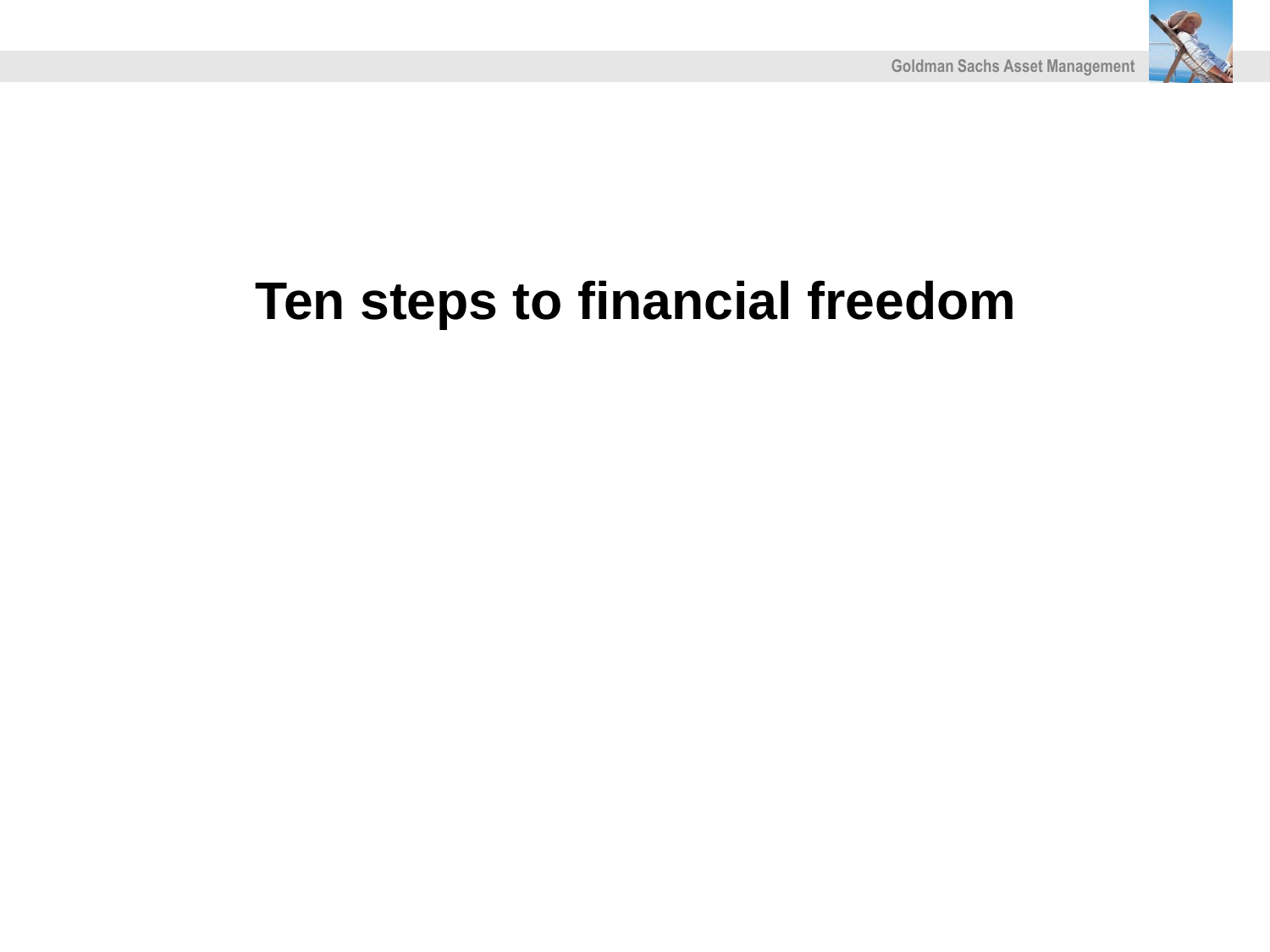

# **Step 1 Know your finances**

### **Assets – What You Own**

### **Investment Assets**

- $\blacksquare$  Bank accounts (checking, savings, CDs)
- Money market accounts
- Insurance cash values
- **Bonds**
- **Investments**
- Retirement assets

### **Liabilities – What You Owe**

- Credit cards
- **Mortgage(s)**
- Car loans
- Student loans
- Other debt

- $\blacksquare$  Home
- Cars
- Art, jewelry, furniture

### **Your Income – Money In**

- **Salary**
- **Investment income**
- Dividend Income
- Other (Freelance income, Rental income, etc.)

### **Your Expenses – Money Out**

### **Fixed expenses**

- Rent/mortgage
- **Insurance**
- Car payment
- Savings

### **Discretionary expenses**

- $\blacksquare$  Eating out
- Vacation
- **Entertainment**
- **Gifts**

### **Flexible expenses**

- Food
- **T** Transportation
- Clothing
- **Investing**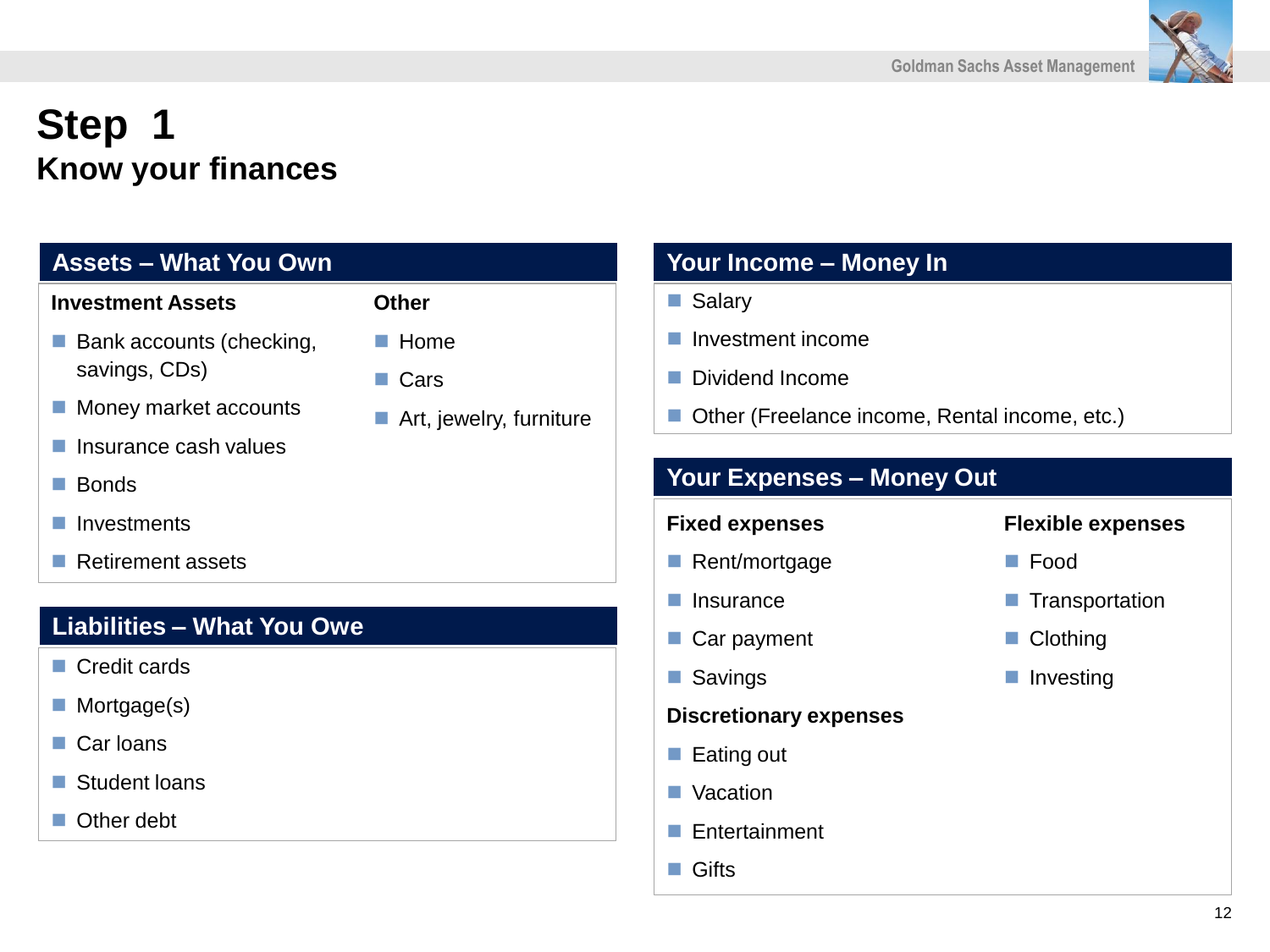

## **Step 2 Examine your credit history...**

- Do you have credit in your own name?
- Are you comfortable with your credit limits?
- $\blacksquare$  How much do you owe? (15% avg. interest rates<sup>1</sup>)

### **ACTION STEP**

Check your credit history for accuracy.

| <b>Experian</b>    | 1-888-397-3742 |
|--------------------|----------------|
| Equifax            | 1-800-685-1111 |
| <b>Trans Union</b> | 1-800-916-8800 |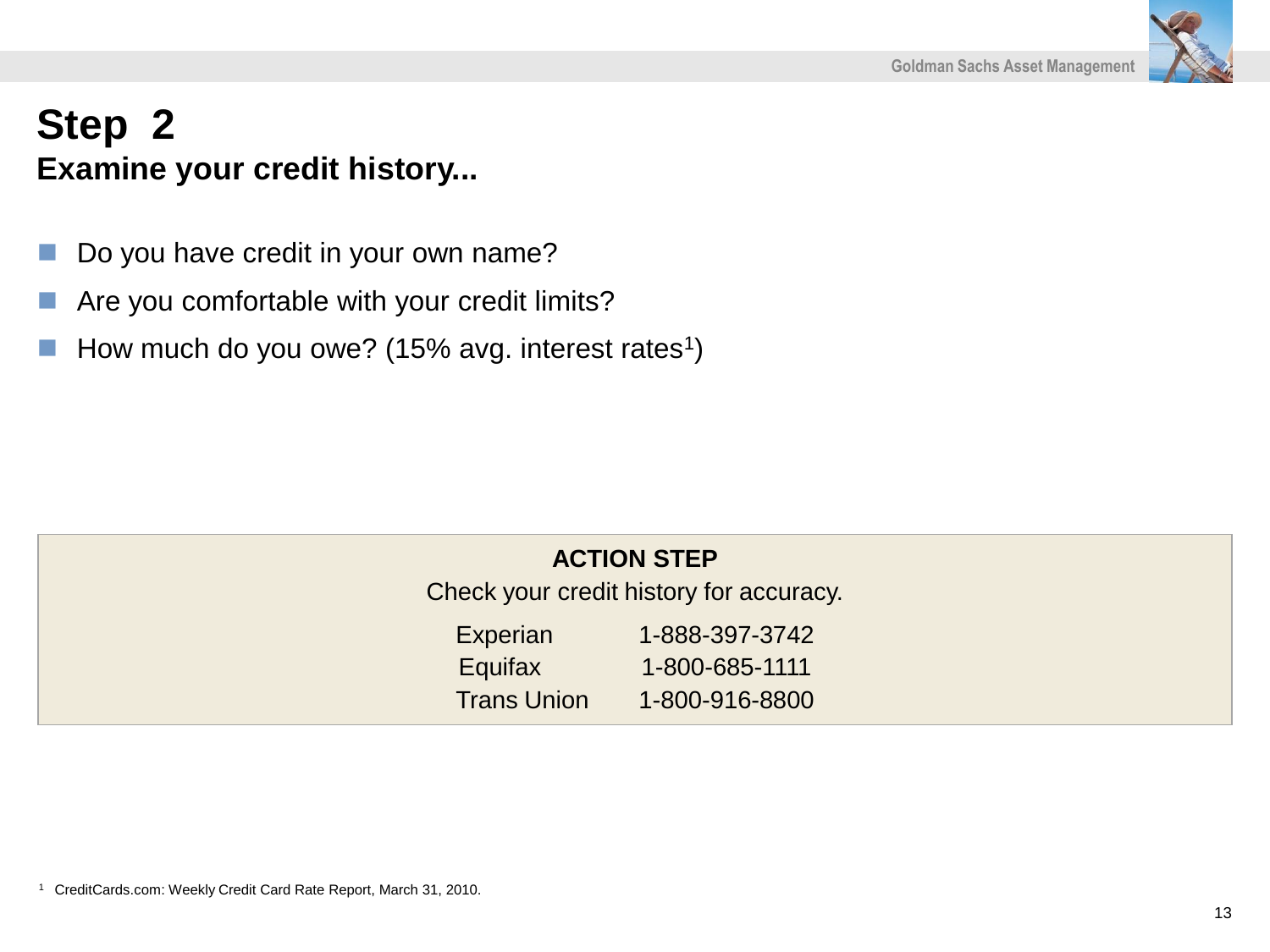

# **….and your insurance coverage**

- Life (term, whole-life, universal life)
- **Health**
- Car, home, personal articles
- Liability
- Disability / Long-term care

### **ACTION STEP**

Review the cost and terms of your current coverage with a qualified investment professional.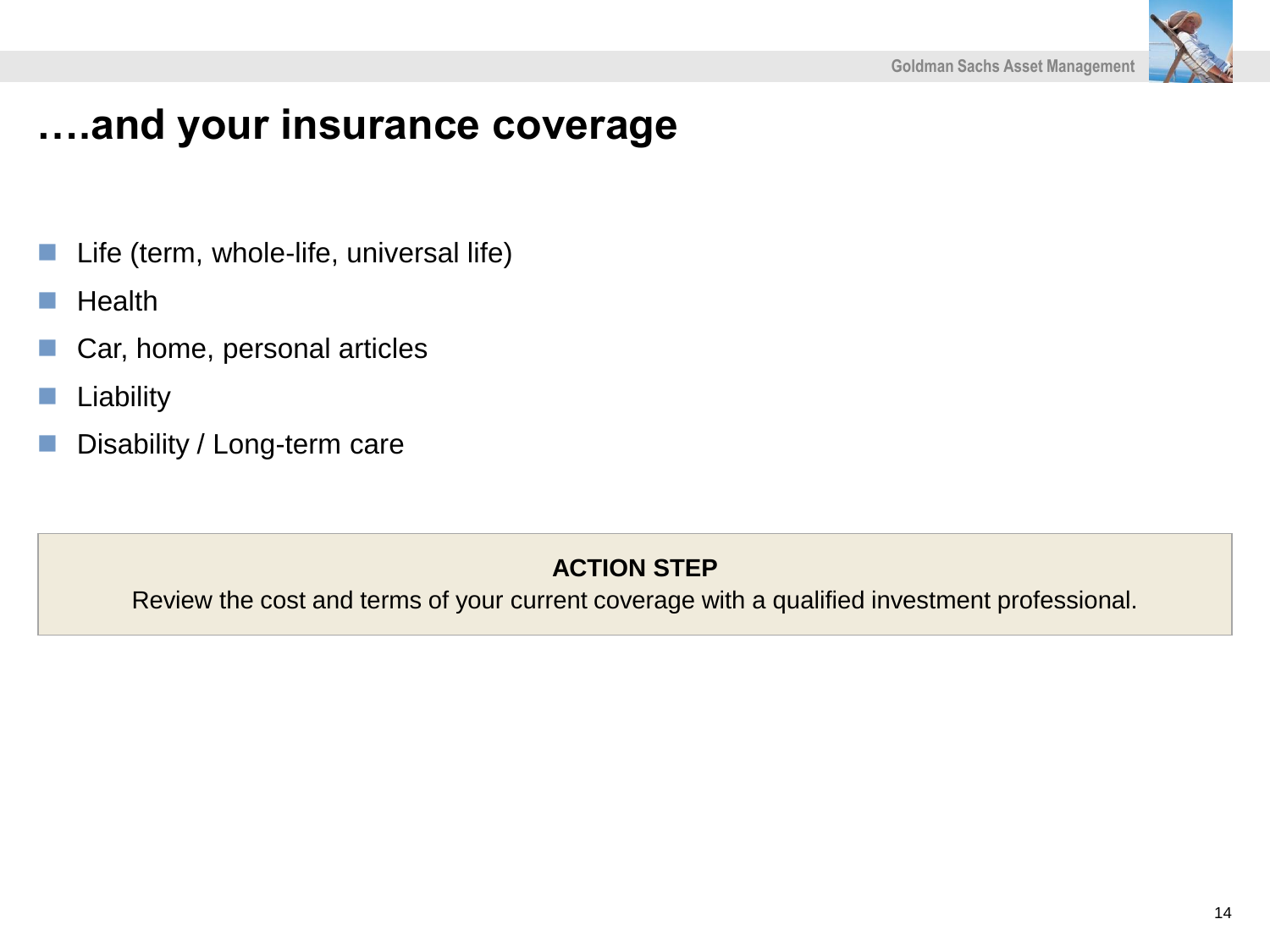

## **Step 3 Set clear financial goals**

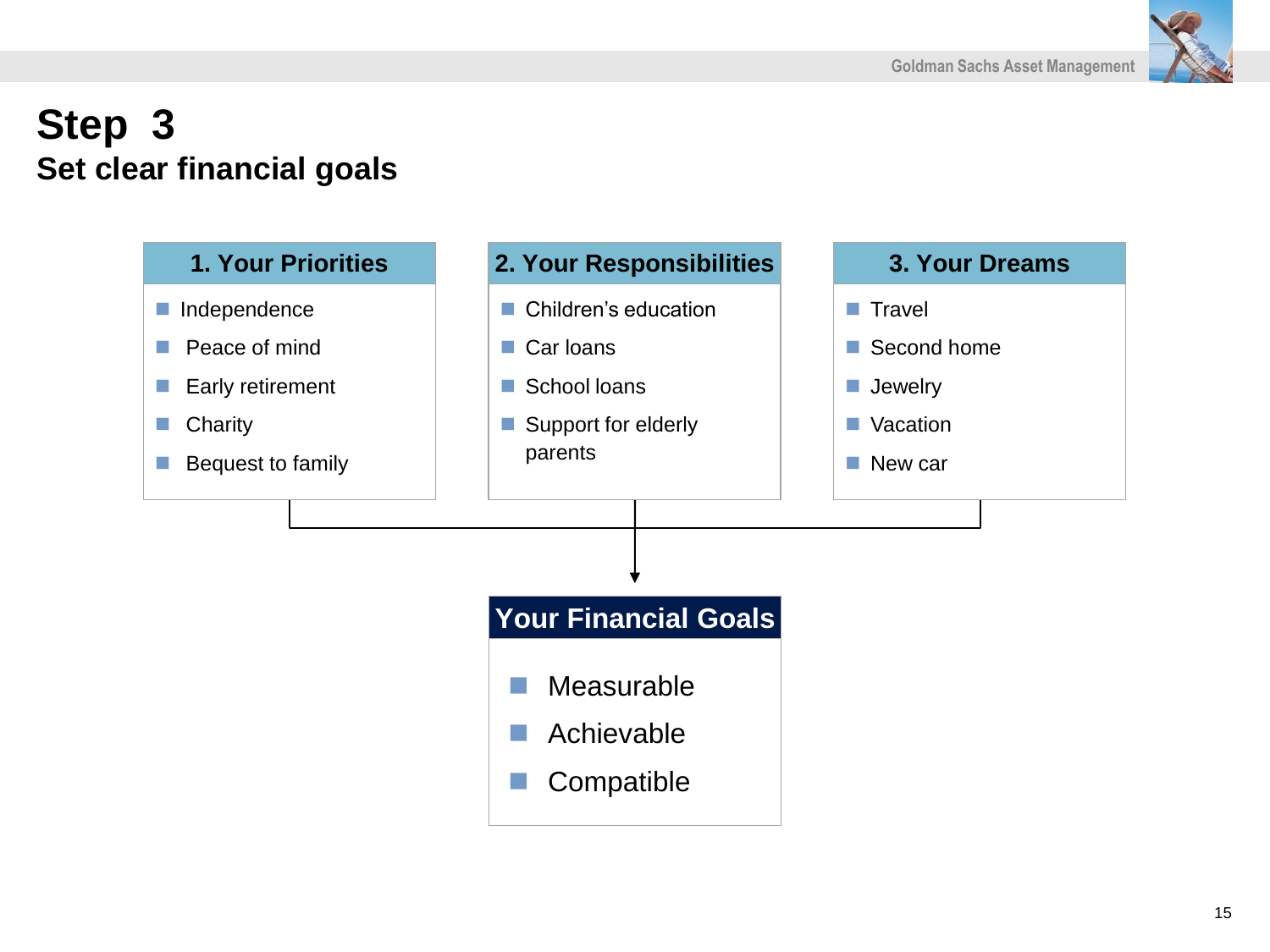

## **Step 4 Establish an investment plan**

Questions to Explore:

- What is your current life stage and lifestyle?
- What are your primary investment goals?
- What is your investment time horizon?
- Given your goals and time frame, which types and levels of investment risk are appropriate?

### **ACTION STEP**

Review your life stage and financial goals with a trusted investment professional – and develop an asset allocation strategy.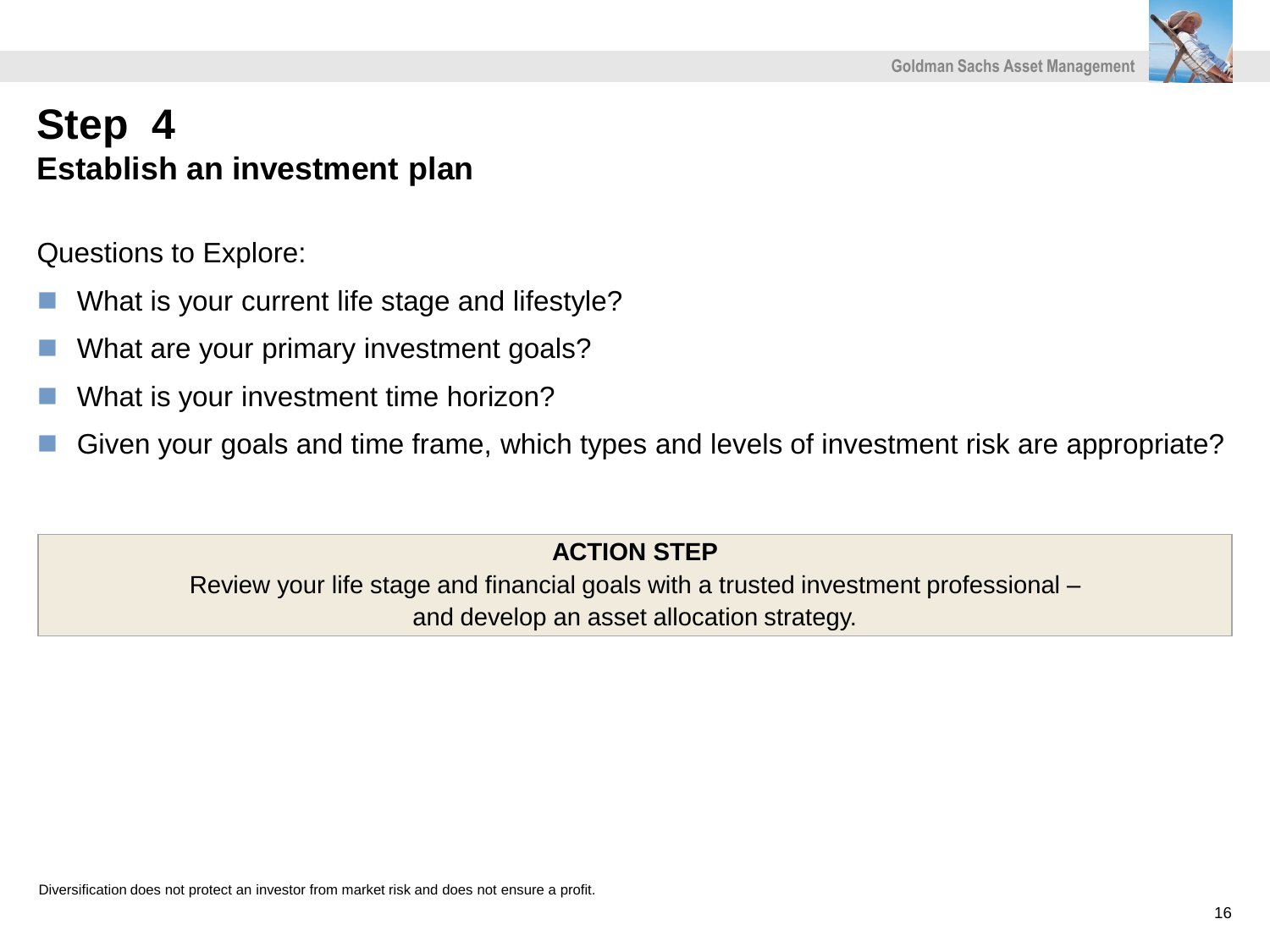\$105,917

## **Step 5 Invest early and often**

### **The Power of Compounding**

\$18,494 \$22,296 \$29,900

Growth of Hypothetical \$10,000 Investments Plus Regular Monthly Contributions; Assumes a 8% Rate of Return

\$30,976

Source: Goldman Sachs Asset Management. These hypothetical illustrations assume an initial \$10,000 investment are for illustrative purposes only and the effects of taxes are not considered. Past performance is no guarantee of future results and is not intended to imply the performance of any specific investment or any Goldman Sachs Fund. A program of investing regularly cannot guarantee a profit or protect against loss in declining markets. An investor's principal is not guaranteed or protected from a decline. The growth of your assets will be based on the actual rate of return provided by the investment you choose.

Automatic Investment Plan.

Goldman Sachs does not provide accounting, tax, or legal advice. Notwithstanding anything in this document to the contrary, and except as required to enable compliance with applicable securities law, you may disclose to any person the US federal and state income tax treatment and tax structure of the transaction and all materials of any kind (including tax opinions and other tax analyses) that are provided to you relating to such tax treatment and tax structure, without Goldman Sachs imposing any limitation of any kind. Investors should be aware that a determination of the tax consequences to them should take into account their specific circumstances and that the tax law is subject to change in the future or retroactively and investors are strongly urged to consult with their own tax advisor regarding any potential strategy, investment or transaction.







\$165,224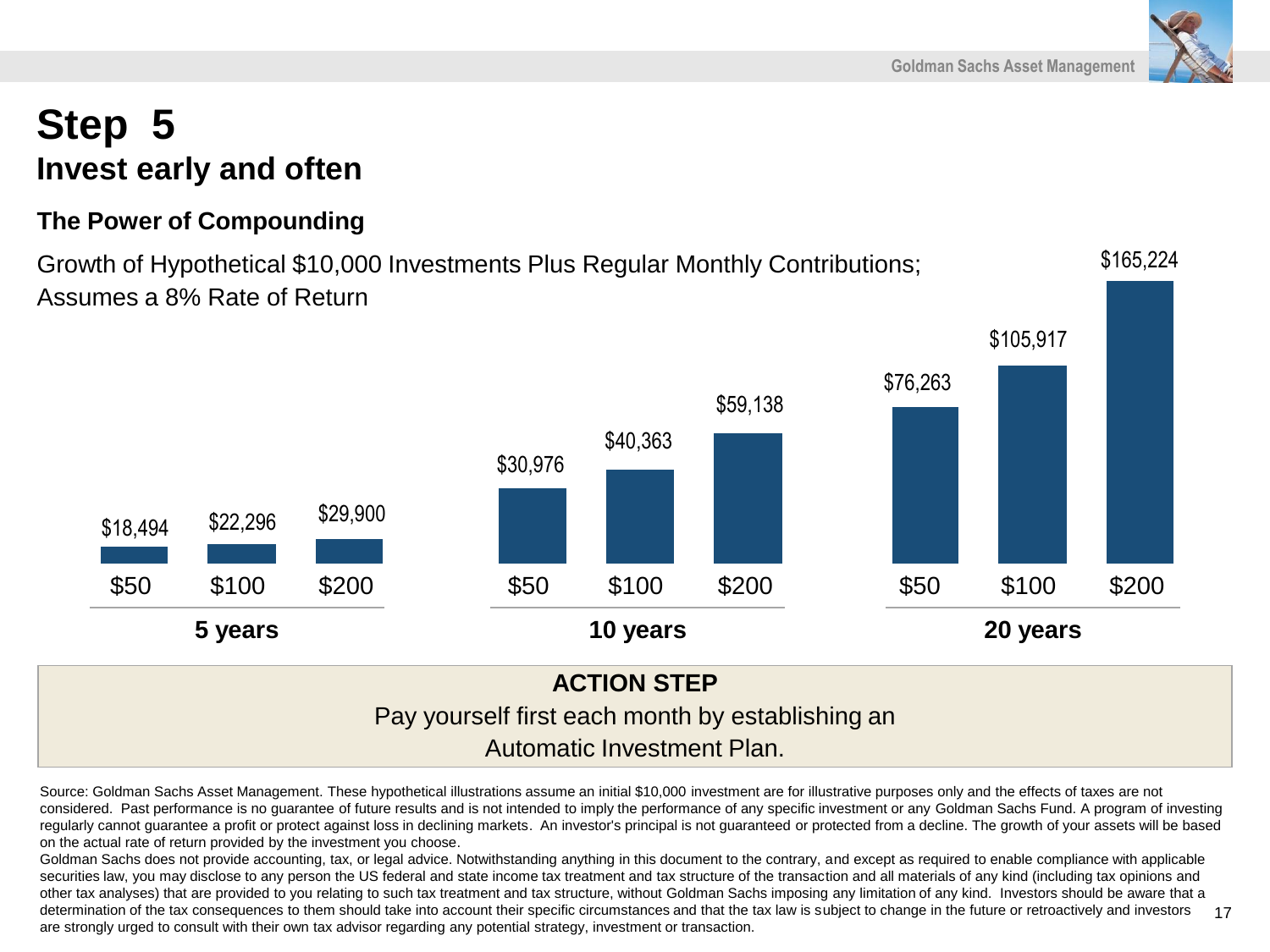

## **Step 6 Choose your investments**

**An approach is to divide investment options into "Core" and "Satellite" categories.** 



Diversification does not protect an investor from market risk and does not ensure a profit. Goldman Sachs does not provide accounting, tax, or legal advice. For illustrative purposes only.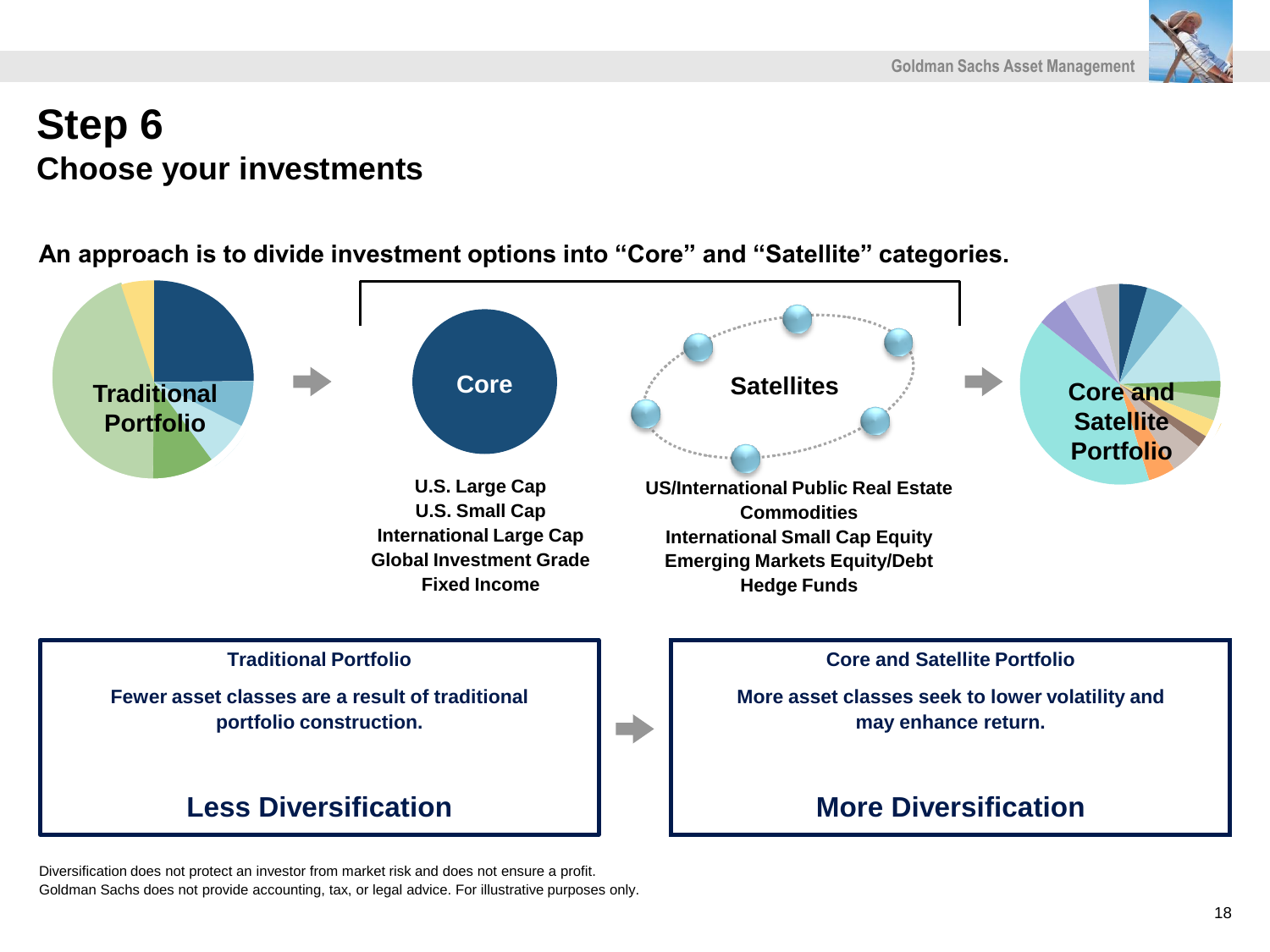

## **Step 7 Capitalize on tax-advantaged vehicles to help save for retirement…**

- 401(k) Plan
- Individual 401(k) Plan
- 403(b) Plan
- 457 Plan
- SEP-IRA
- IRA
- Roth IRA
- **Annuities**

### **ACTION STEP**

Consult with your investment professional to ensure you are capitalizing on appropriate retirement planning vehicles.

Goldman Sachs does not provide accounting, tax, or legal advice. Notwithstanding anything in this document to the contrary, and except as required to enable compliance with applicable securities law, you may disclose to any person the US federal and state income tax treatment and tax structure of the transaction and all materials of any kind (including tax opinions and other tax analyses) that are provided to you relating to such tax treatment and tax structure, without Goldman Sachs imposing any limitation of any kind. Investors should be aware that a determination of the tax consequences to them should take into account their specific circumstances and that the tax law is subject to change in the future or retroactively and investors are strongly urged to consult with their own tax advisor regarding any potential strategy, investment or transaction.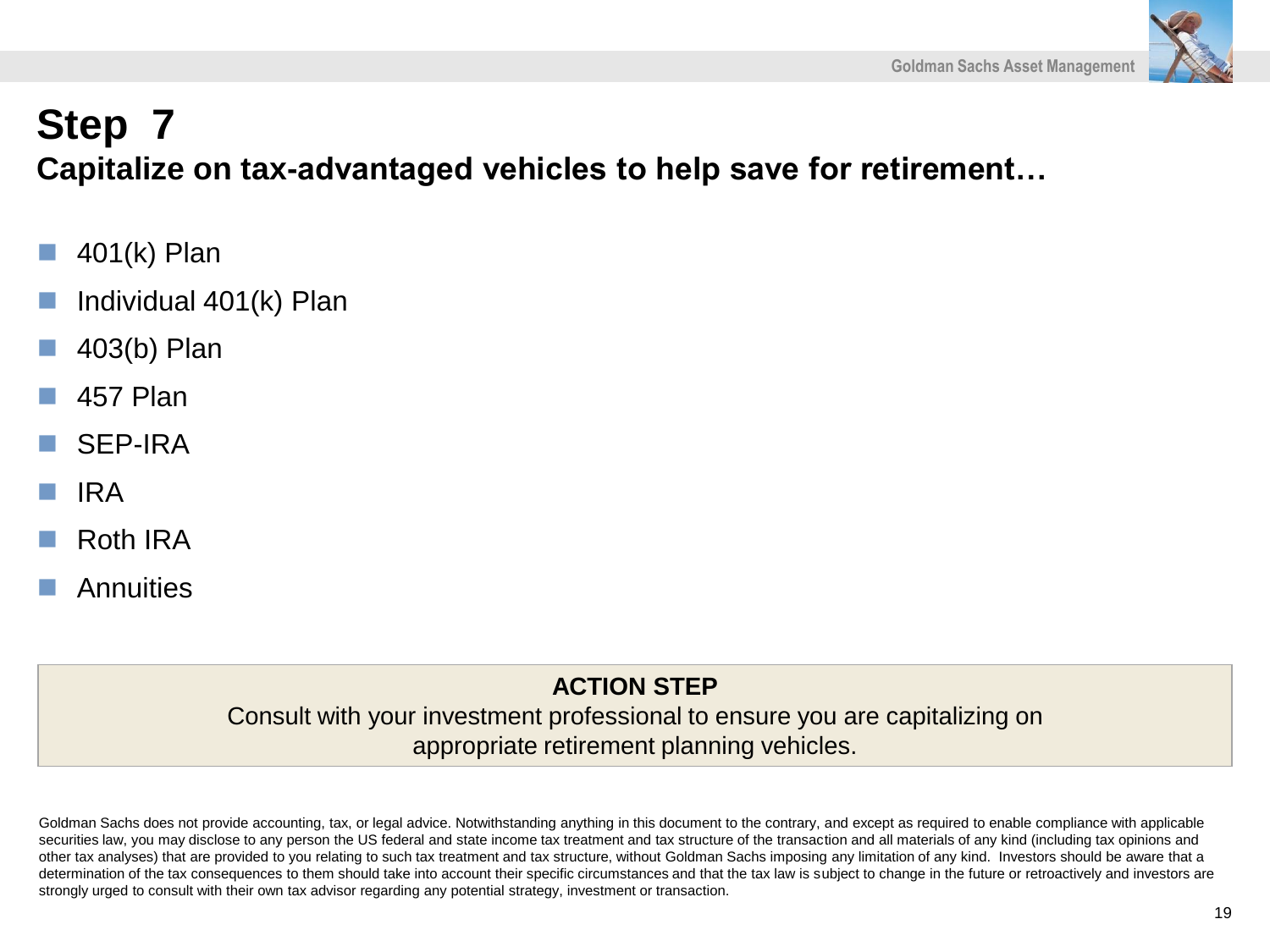

**….and consider investment options that help provide income during your retirement years**

- Income-focused mutual funds
- **Annuities**
- High-grade bonds or certificates of deposit

### **ACTION STEP**

Consult with your investment professional to ensure you are capitalizing on appropriate retirement planning vehicles.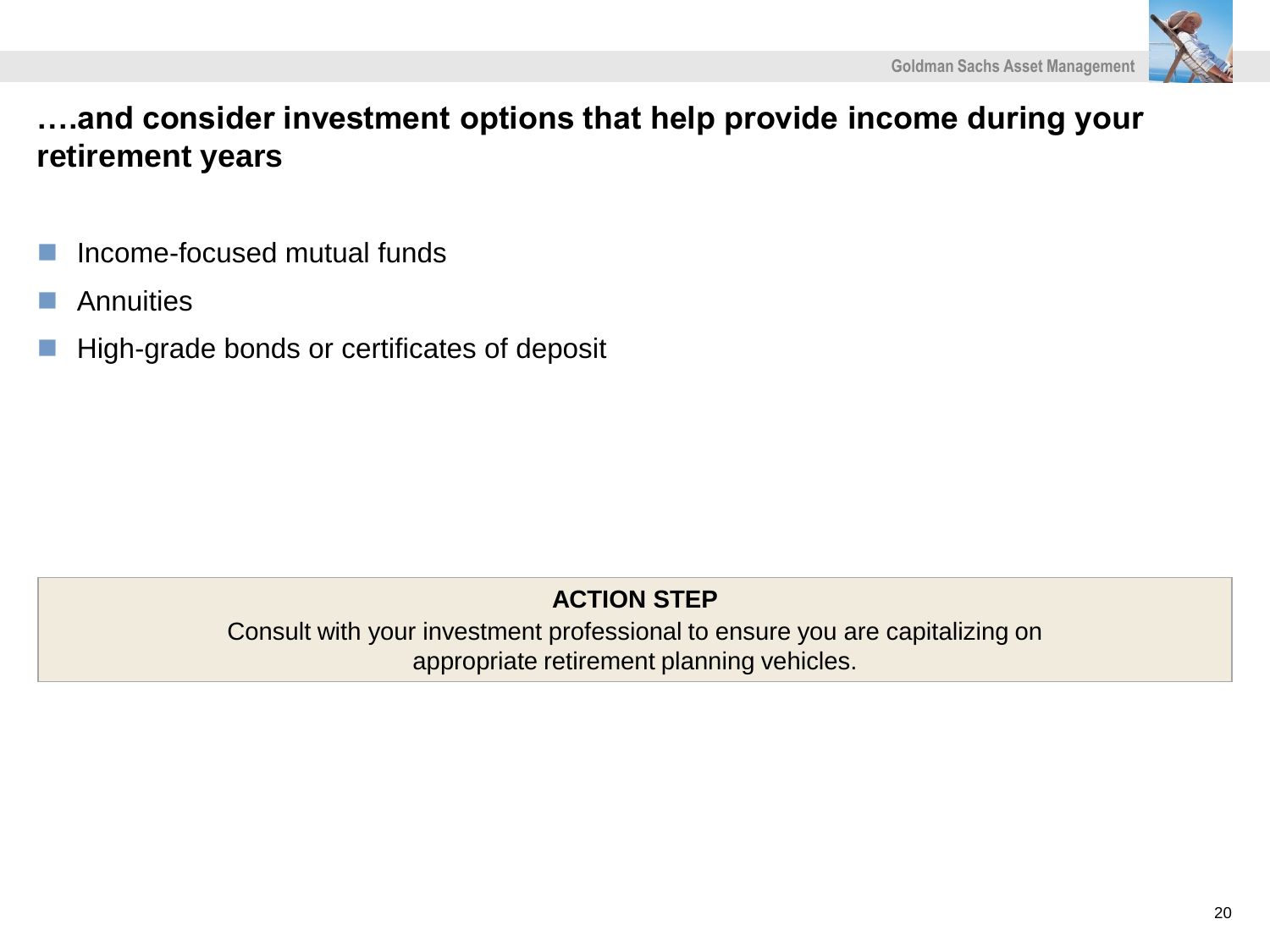

# **Step 8 Protect your assets through smart estate planning**

- To whom do you want to bequest assets?
- Who are your current beneficiaries?
- Have you listed a minor child as beneficiary?
- Do you have a copy of your beneficiary designations?

### **ACTION STEP**

- Create a written will.
- When appropriate, meet with an estate planning specialist to:
	- Review your investment portfolio and will
	- Discuss other estate planning techniques (taxes, trusts)
- Consult an estate planning advisor to select the most appropriate asset title for your portfolio.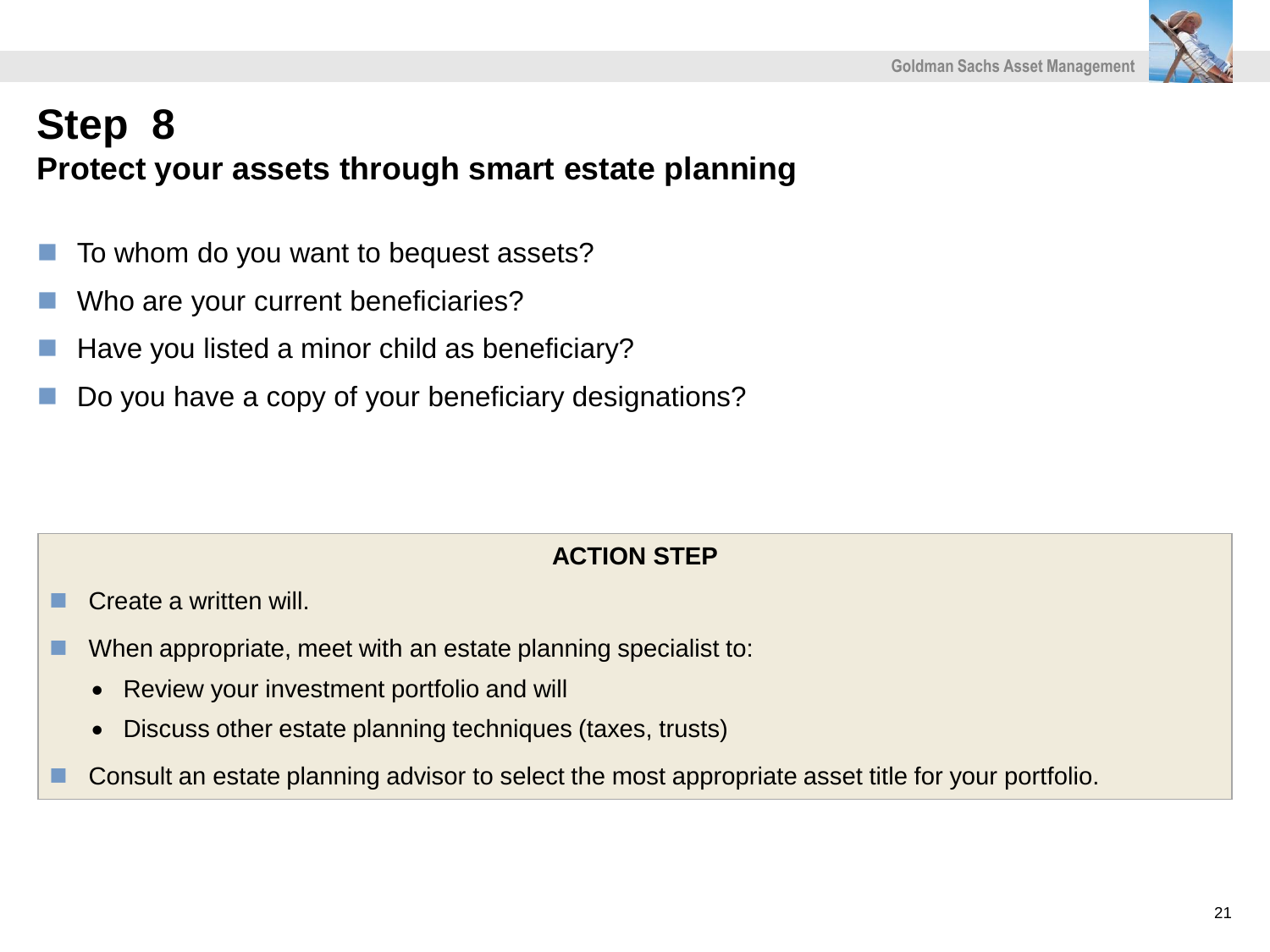## **Step 9 Stay informed. To do so, you may want to…**

### **1. Read**

- Wall Street Journal
- Kiplinger's Personal Finance
- Smart Money
- Local finance columns

### **2. Surf**

- www.money.cnn.com
- www.womeninvesting.net
- www.msmoney.com
- www.msfiscallyfit.com

### **3. Join**

 National Association of Investors Corporation: 877-275-6242

### **4. Consult**

 Work with an experienced investment professional.

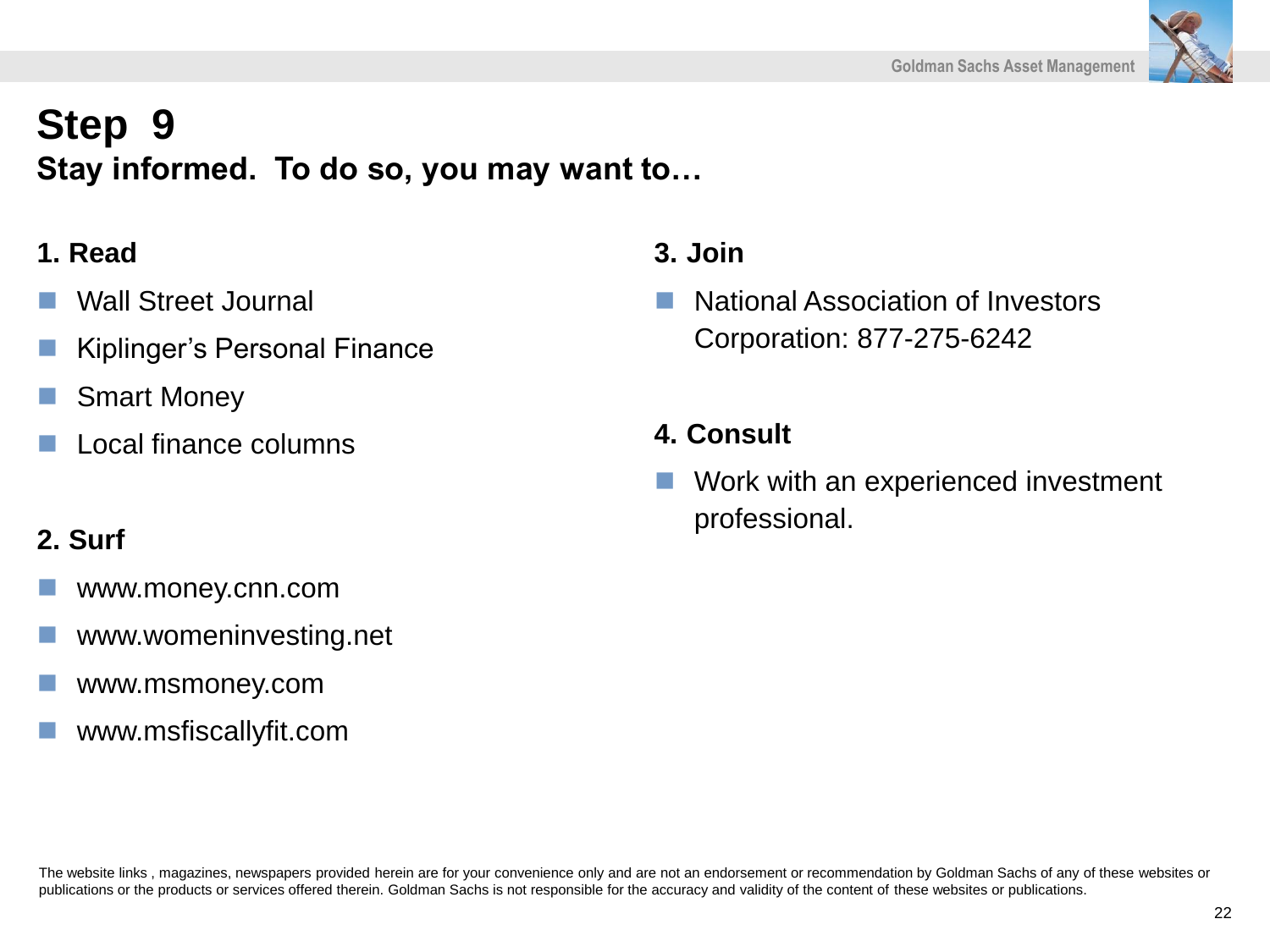

## **Step 10 Work with a financial advisor**

Partnering with a professional financial advisor is increasingly important to your financial health.

- Financial advisors have the credentials and know-how to serve your financial needs
- You know your financial goals an advisor is able to help you reach them
- They offer an objective perspective, based on training and experience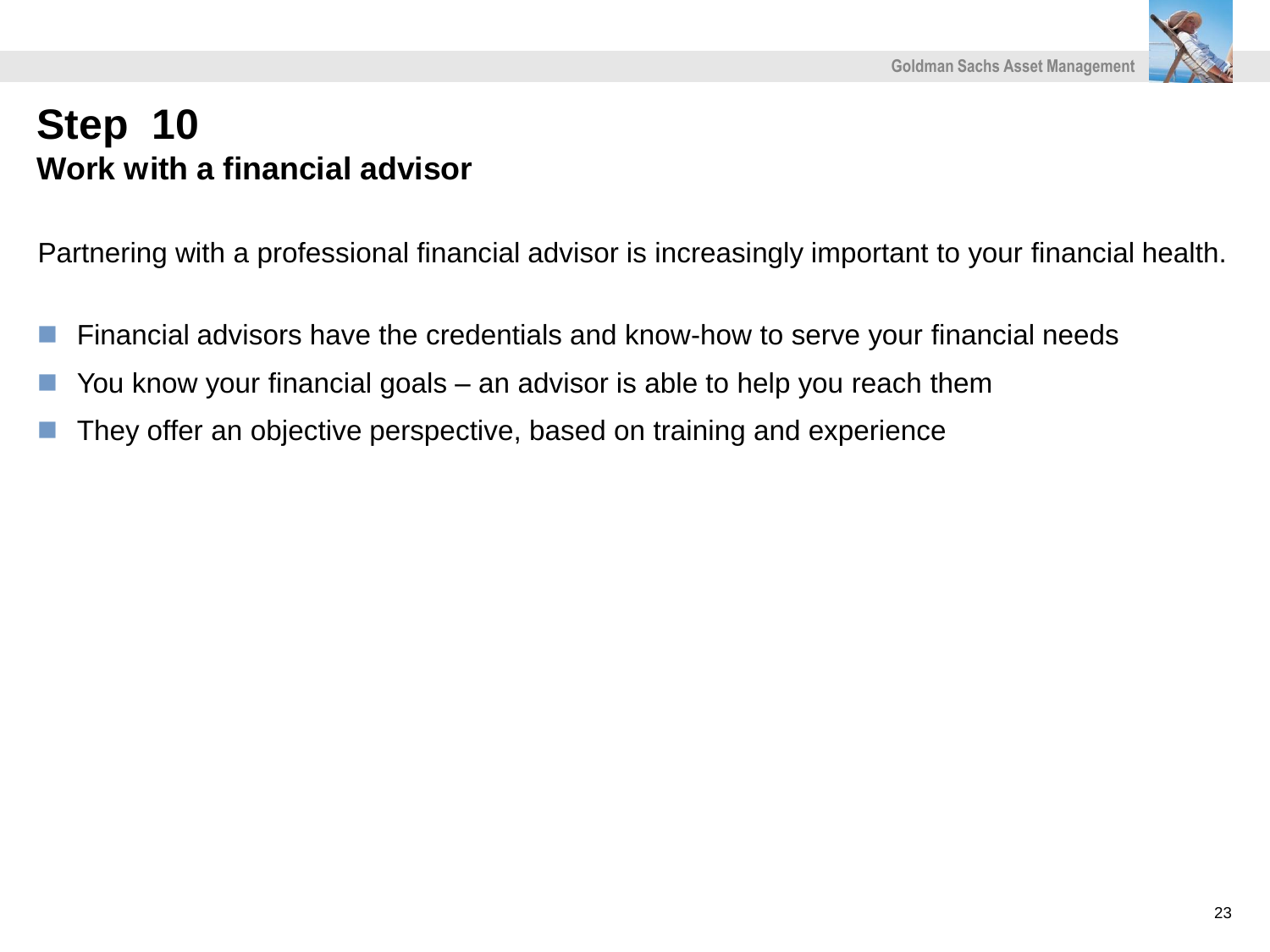

# **Put your ten step plan into action**

Follow this checklist to achieve financial freedom:

- Know your finances **1**
- Examine your credit history and insurance coverage **2**
- Set clear financial goals **3**
- Establish an investment plan **4**
- Invest early and often **5**
- Choose your investments **6**
- Capitalize on tax-advantaged vehicles to help save for retirement **7**
- Protect your assets through smart estate planning **8**
- Stay informed **9**
- Work with a financial advisor **10**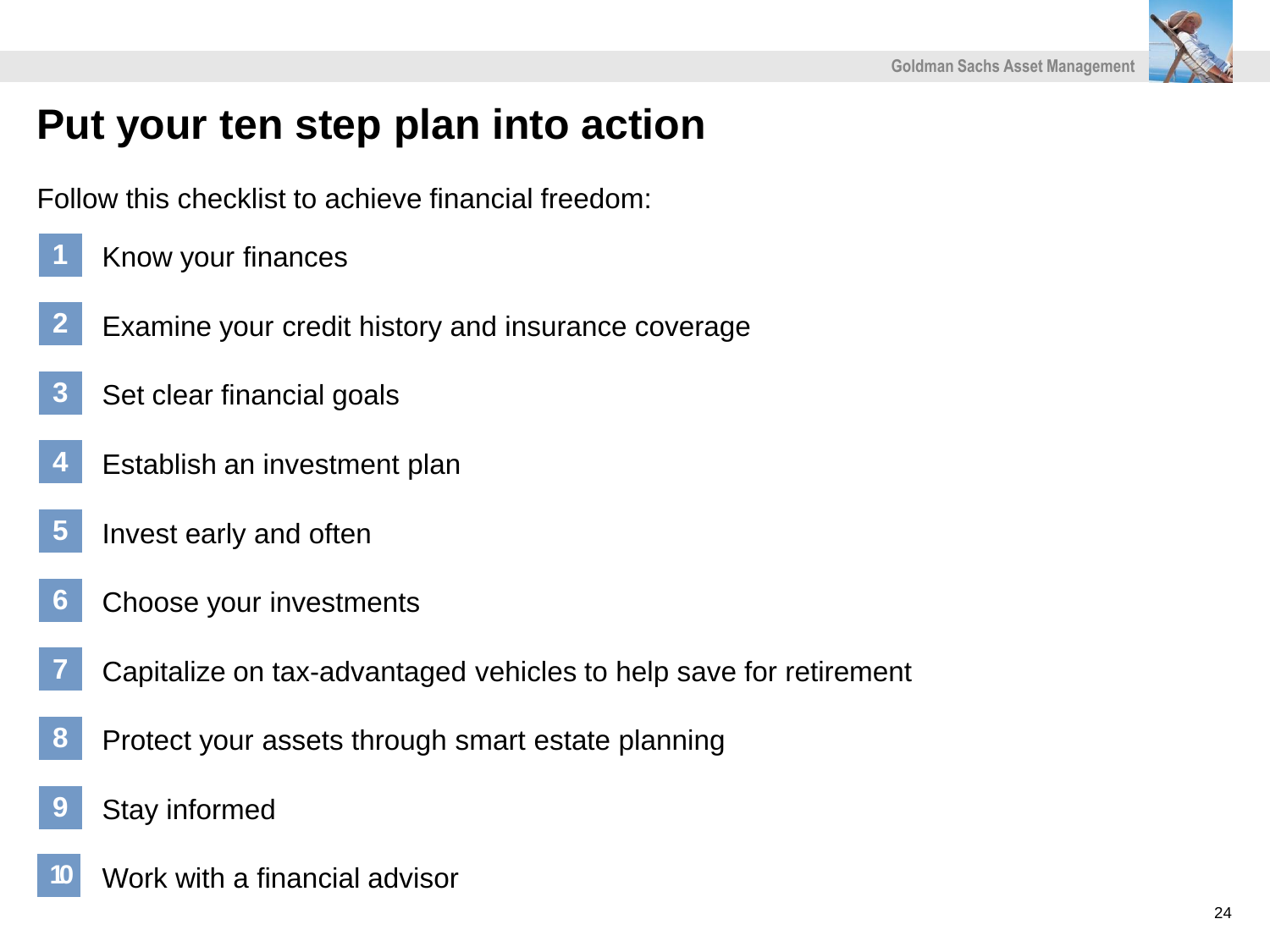

# **Risk Considerations**

Equity securities are more volatile than bonds and subject to greater risks. Small and mid-sized company stocks involve greater risks than those customarily associated with larger companies.

Bonds are subject to interest rate, price and credit risks. Prices tend to be inversely affected by changes in interest rates.

High yield fixed income securities are considered speculative, involve greater risk of default, and tend to be more volatile than investment grade fixed income securities.

Investments in foreign securities entail special risks such as currency, political, economic, and market risks. These risks are heightened in emerging markets.

An investment in real estate securities is subject to greater price volatility and the special risks associated with direct ownership of real estate.

Investments in commodities may be affected by changes in overall market movements, commodity index volatility, changes in interest rates or factors affecting a particular industry or commodity.

Alternative Investments such as hedge funds are subject to less regulation than other types of pooled investment vehicles such as mutual funds, may make speculative investments, may be illiquid and can involve a significant use of leverage, making them substantially riskier than the other investments. An Alternative Investment Fund may incur high fees and expenses which would offset trading profits. Alternative Investment Funds are not required to provide periodic pricing or valuation information to investors. The Manager of an Alternative Investment Fund has total investment discretion over the investments of the Fund and the use of a single advisor applying generally similar trading programs could mean a lack of diversification, and consequentially, higher risk. Investors may have limited rights with respect to their investments, including limited voting rights and participation in the management of the Fund.

Alternative Investments by their nature, involve a substantial degree of risk, including the risk of total loss of an investor's capital. Fund performance can be volatile. There may be conflicts of interest between the Alternative Investment Fund and other service providers, including the investment manager and sponsor of the Alternative Investment. Similarly, interests in an Alternative Investment are highly illiquid and generally are not transferable without the consent of the sponsor, and applicable securities and tax laws will limit transfers.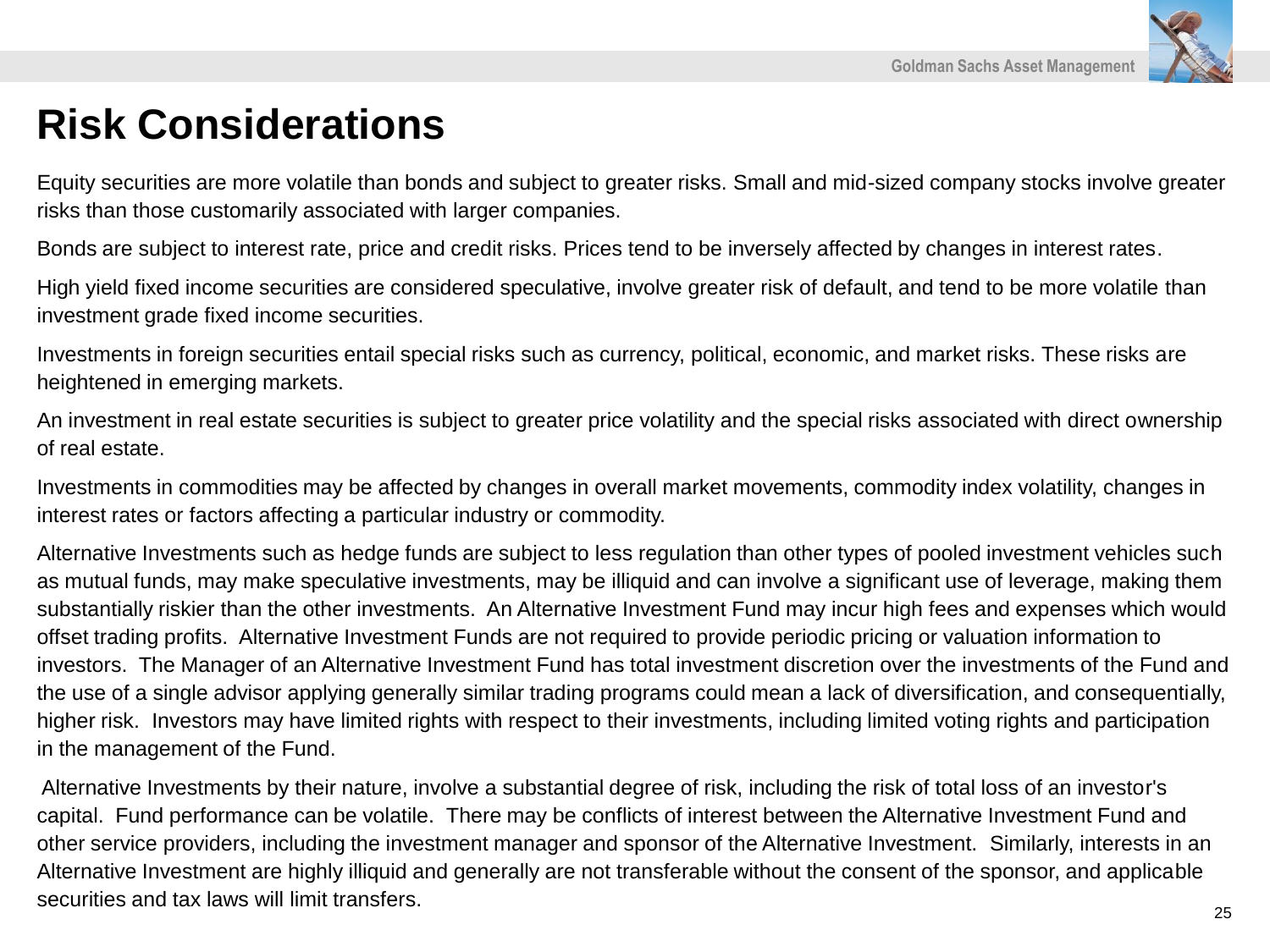

# **Risk Considerations**

Fixed income investing entails credit risk and interest rate risk. When interest rates rise, bond prices generally fall. Unlike stocks and bonds, U.S. Treasuries securities are guaranteed as to payment of principal and interest if held to maturity.

Mutual funds are subject to various risks as described fully in each funds' prospectus. There can be no assurance that a mutual fund will achieve its investment objective. The equity markets are volatile, but not all stocks are equally volatile.

As with any investment in securities, variable products are subject to investment risks, including the possible loss of principal. Contract and policy values will fluctuate with the performance of the underlying investments such that when redeemed, investor unit values may be worth more or less than their original cost.

Variable Annuities are long-term, tax-deferred investment vehicles designed for retirement. Earnings are taxable as ordinary income when distributed and taxable amounts withdrawn before age 59 1⁄2 may be subject to a 10% federal tax penalty.

Goldman Sachs does not provide accounting, tax, or legal advice. Notwithstanding anything in this document to the contrary, and except as required to enable compliance with applicable securities law, you may disclose to any person the US federal and state income tax treatment and tax structure of the transaction and all materials of any kind (including tax opinions and other tax analyses) that are provided to you relating to such tax treatment and tax structure, without Goldman Sachs imposing any limitation of any kind. Investors should be aware that a determination of the tax consequences to them should take into account their specific circumstances and that the tax law is subject to change in the future or retroactively and investors are strongly urged to consult with their own tax advisor regarding any potential strategy, investment or transaction. And the contraction of the contraction of the contraction of the contraction of the contraction of  $\frac{26}{2}$